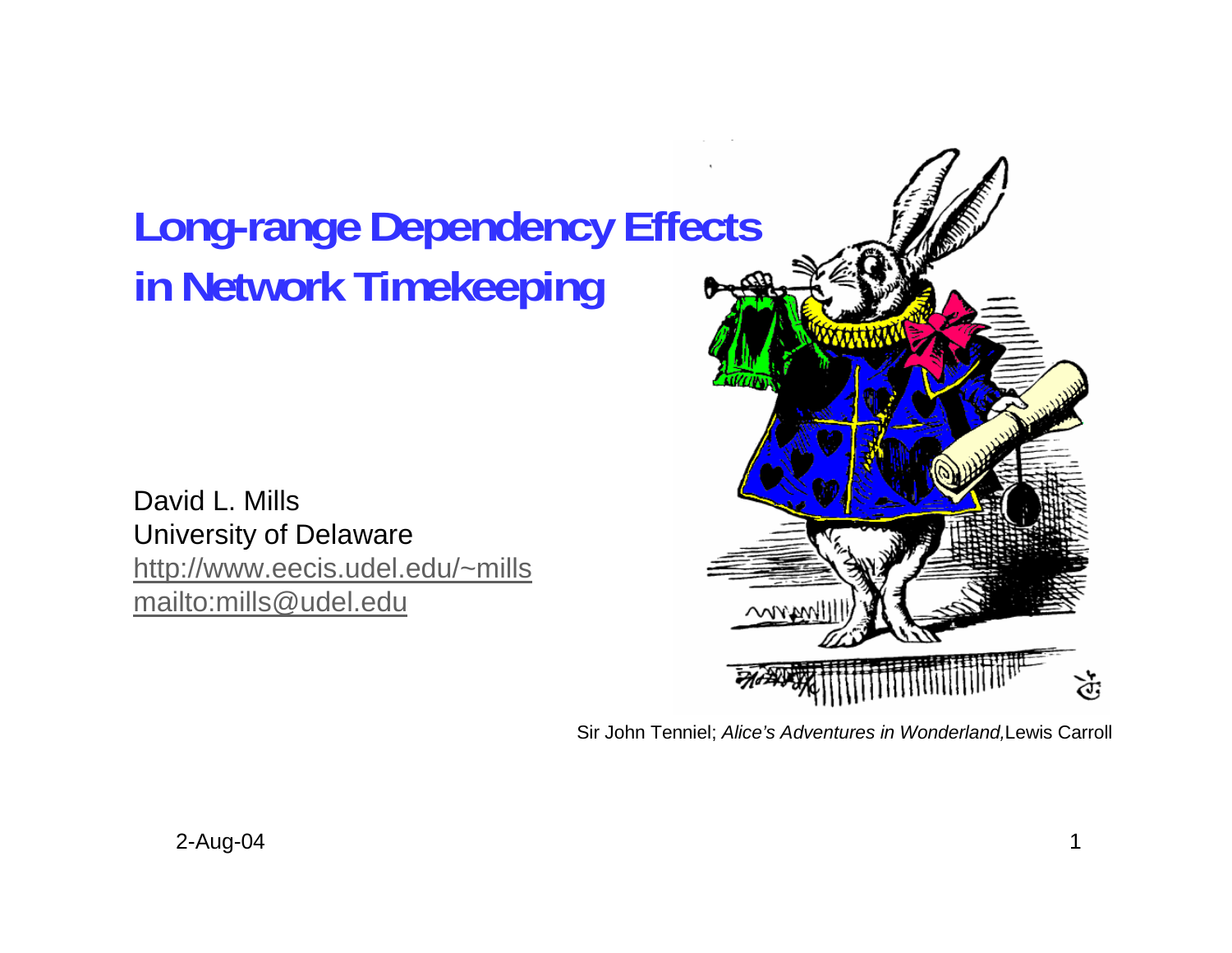**Sources of error in network timekeeping**



- o Short-range distribution induced errors
	- • Software latencies due to cache misses, context switches, page faults and process scheduling
	- • Hardware latencies due to interrupts, network collisions, nonmaskable interrupts and timer/clock resolution
	- •Asymmetric network propagation paths to and from the server
- o Suspected long-range distribution induced errors
	- •Network propagation path delay and jitter.
	- •Jitter induced by wander in the system clock oscillator
- oWe need to prove/disprove whether long-range effects are in play.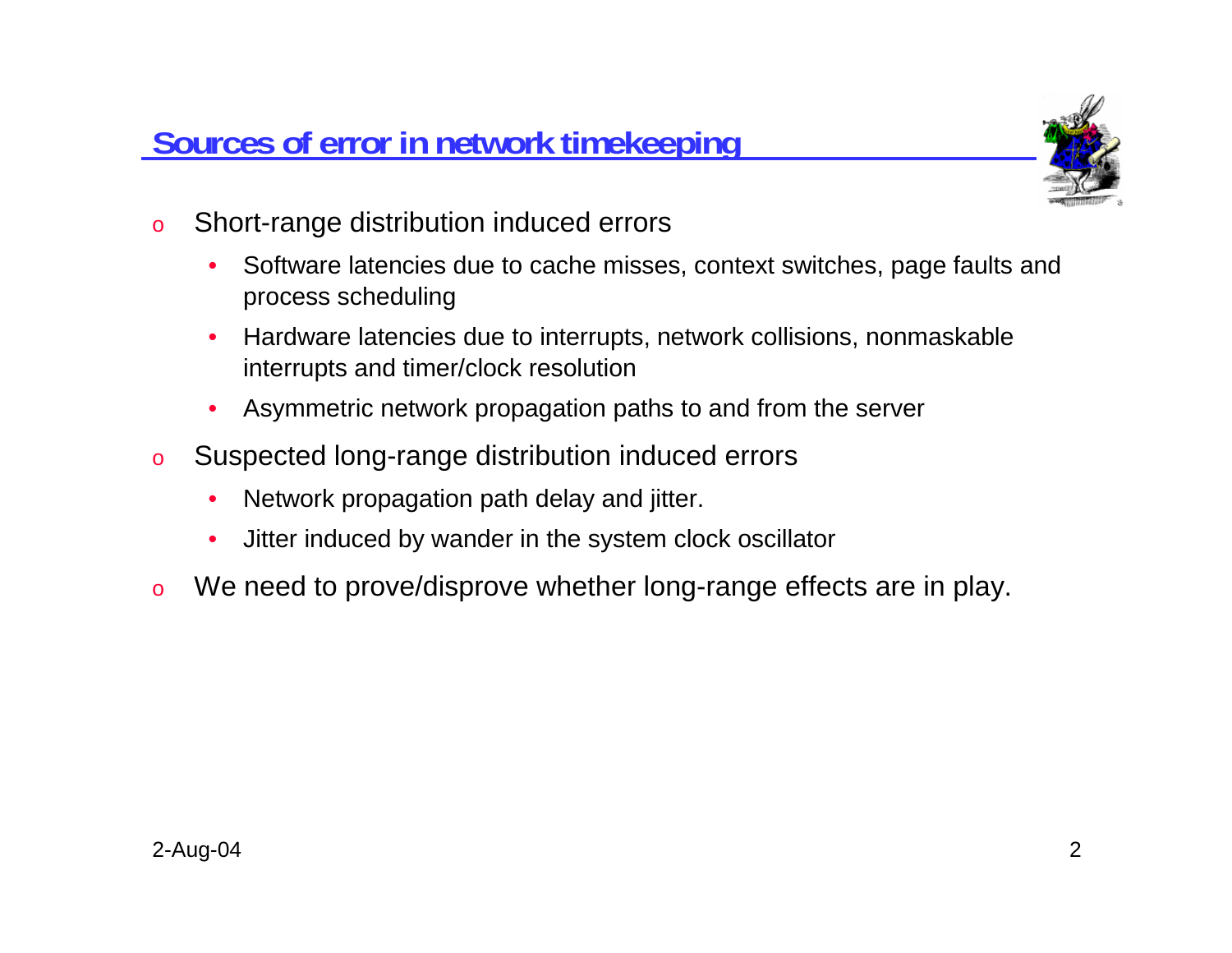

- o Graph shows raw jitter of millisecond timecode and 9600-bps serial port. Samples are uniformly distributed over the character interval.
	- • Additional latencies from 1.5 ms to 8.3 ms on SPARC IPC due to software driver and operating system; rare latency peaks over 20 ms
	- •Using on-second format and median filter, residual jitter is less than 50  $\mu$ s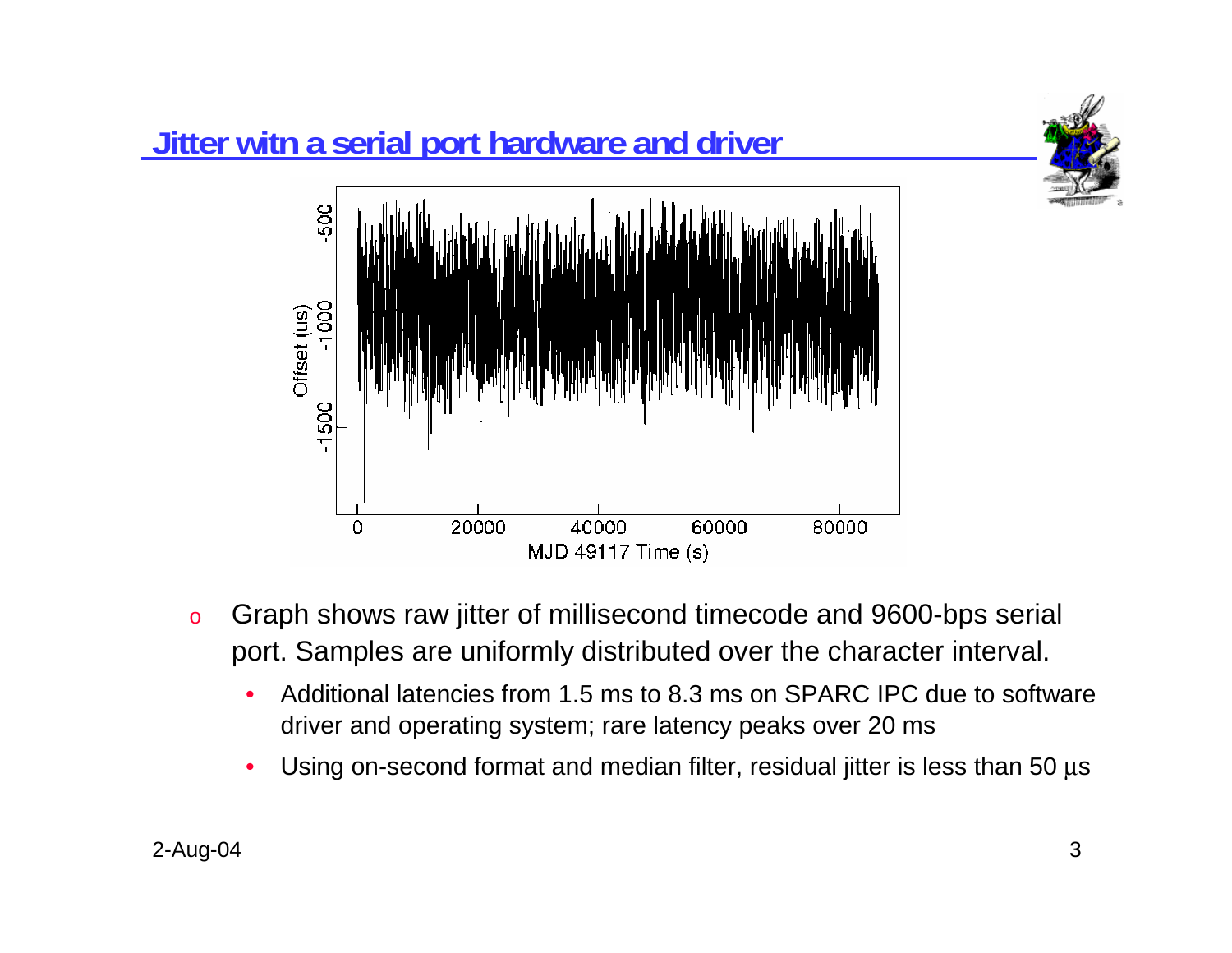

- o Graph shows raw jitter of PPS timecode and parallel port due to interrupt latencies.
	- $\bullet$ While not proven, the distribution looks very much like exponential.
	- $\bullet$ Standard deviation 51.3 ns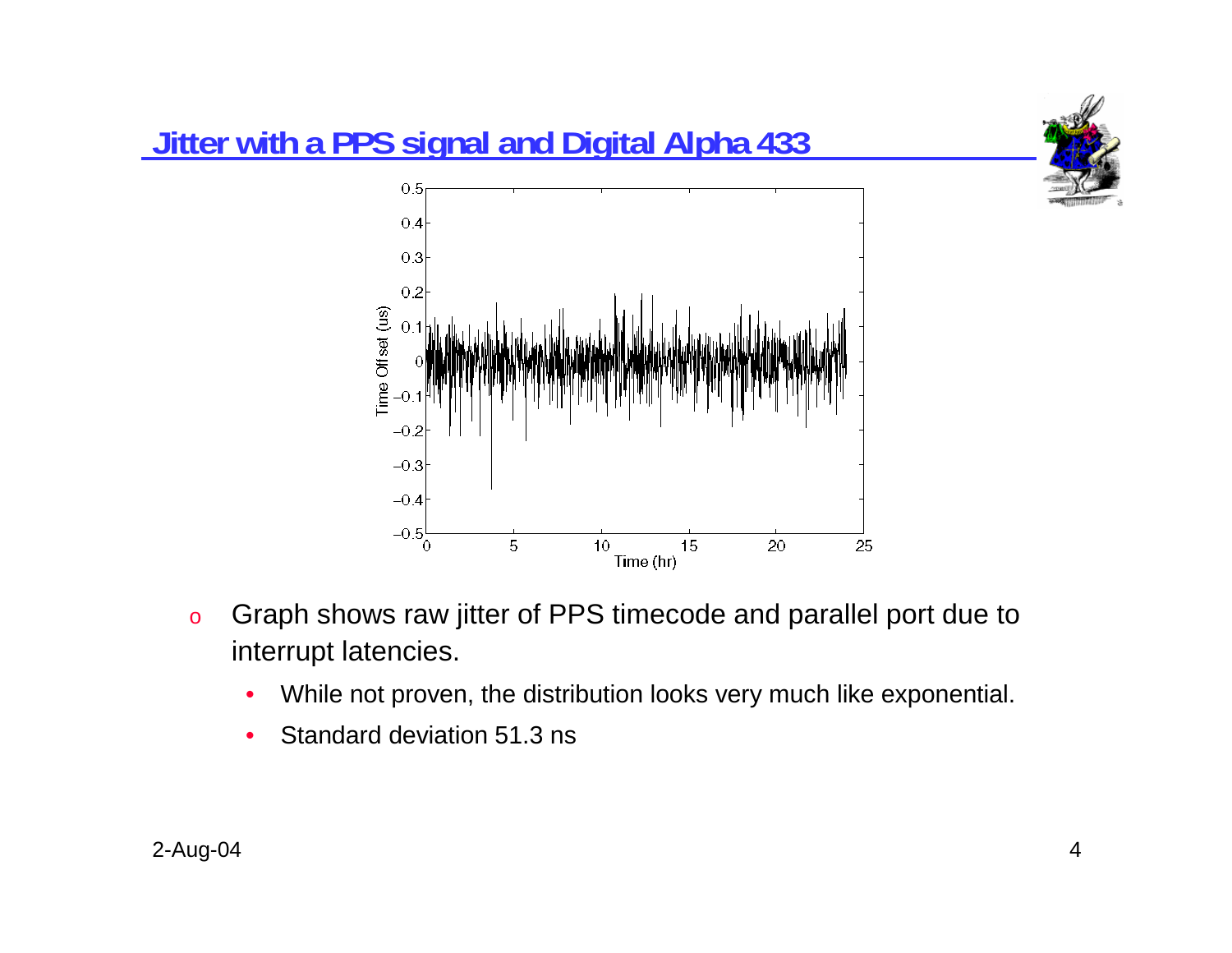



- o Measurements use 2400-bps telephone modem and NIST Automated Computer Time Service (ACTS). Calls are placed at 16,384-s intervals.
	- •Jitter is due primarily due to digital processing in the modem.
	- •It is not clear what the distribution is, but it could include LRD.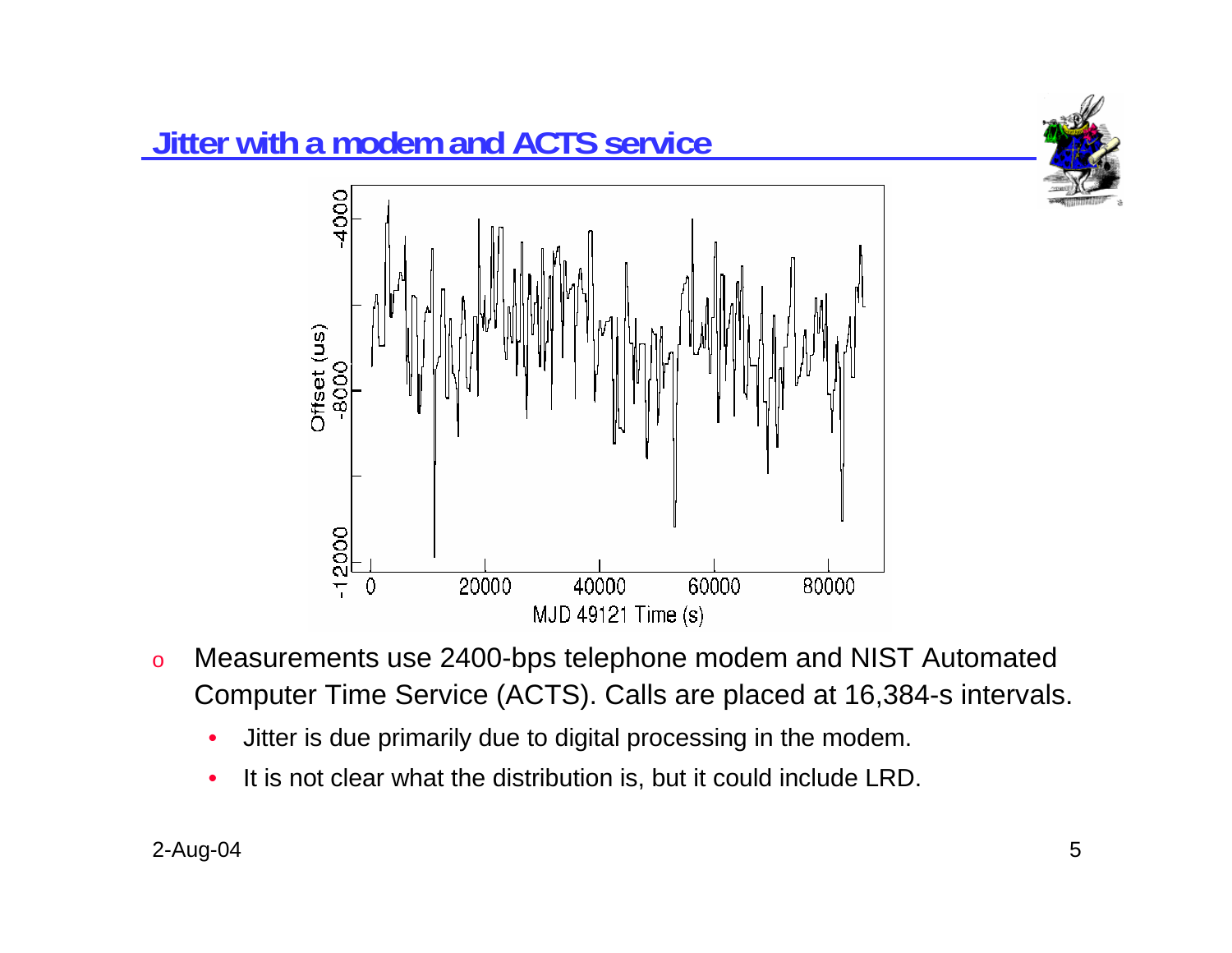

- o $\,$  The most accurate offset  $\theta_{0}$  is measured at the lowest delay  $\delta_{0}$  (apex of the wedge scattergram).
- o $\rm o$  The correct time θ must lie within the wedge  $\rm \theta_{0}$   $\pm$  (δ –  $\rm \delta_{0}$ )/2.
- oo The  $\delta_0$  is estimated as the minimum of the last eight delay measurements and  $(\theta_0, \delta_0)$  becomes the peer update.
- o Each peer update can be used only once and must be more recent than the previous update.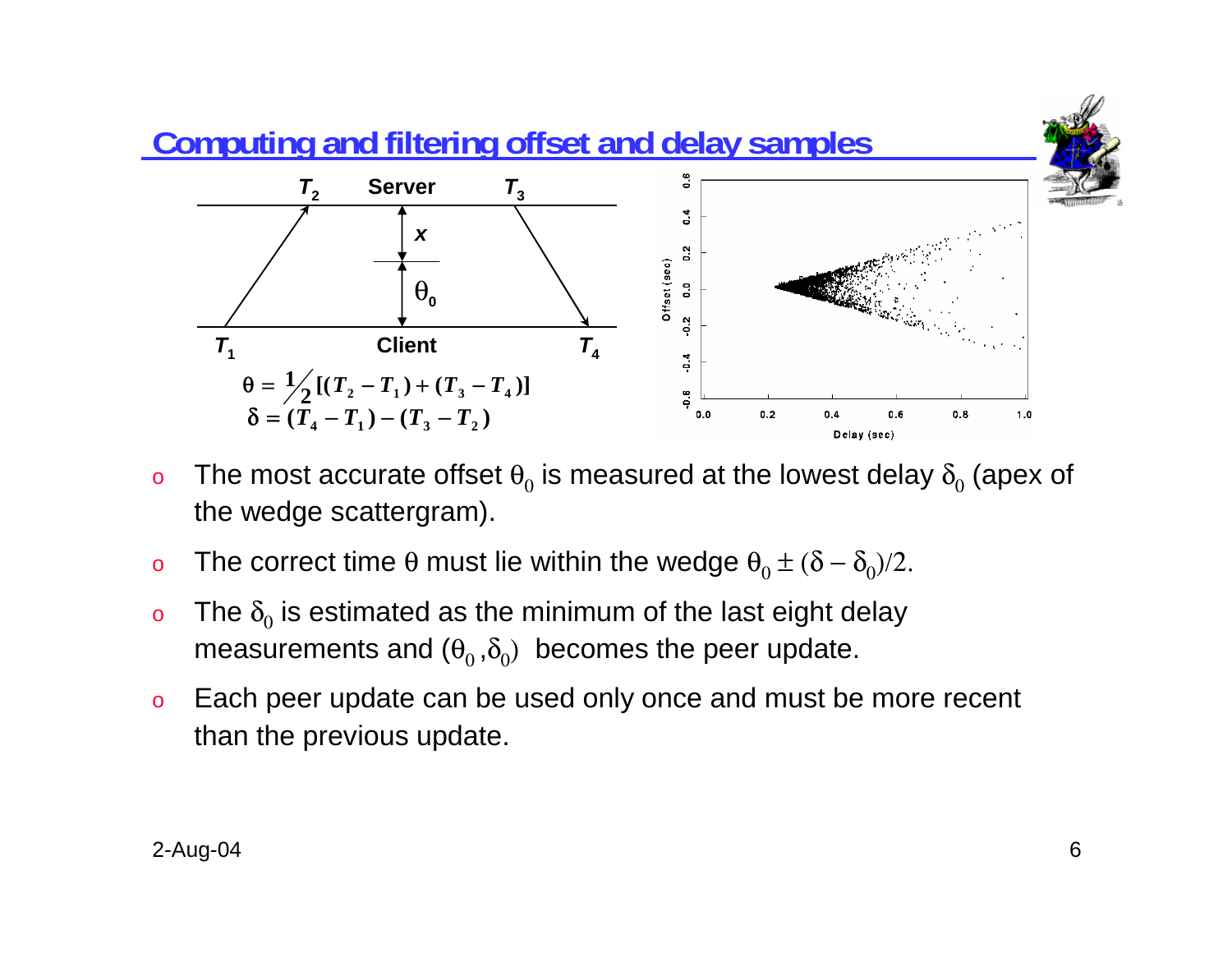

- o Left figure shows raw time offsets measured for a typical path over a 24-hour period (mean error  $724 \,\mu s$ , median error  $192 \,\mu s$ )
- o Right graph shows filtered time offsets over the same period (mean error 192 µs, median error 112 µs).
- o The mean error has been reduced by 11.5 dB; the median error by 18.3 dB. This is impressive performance.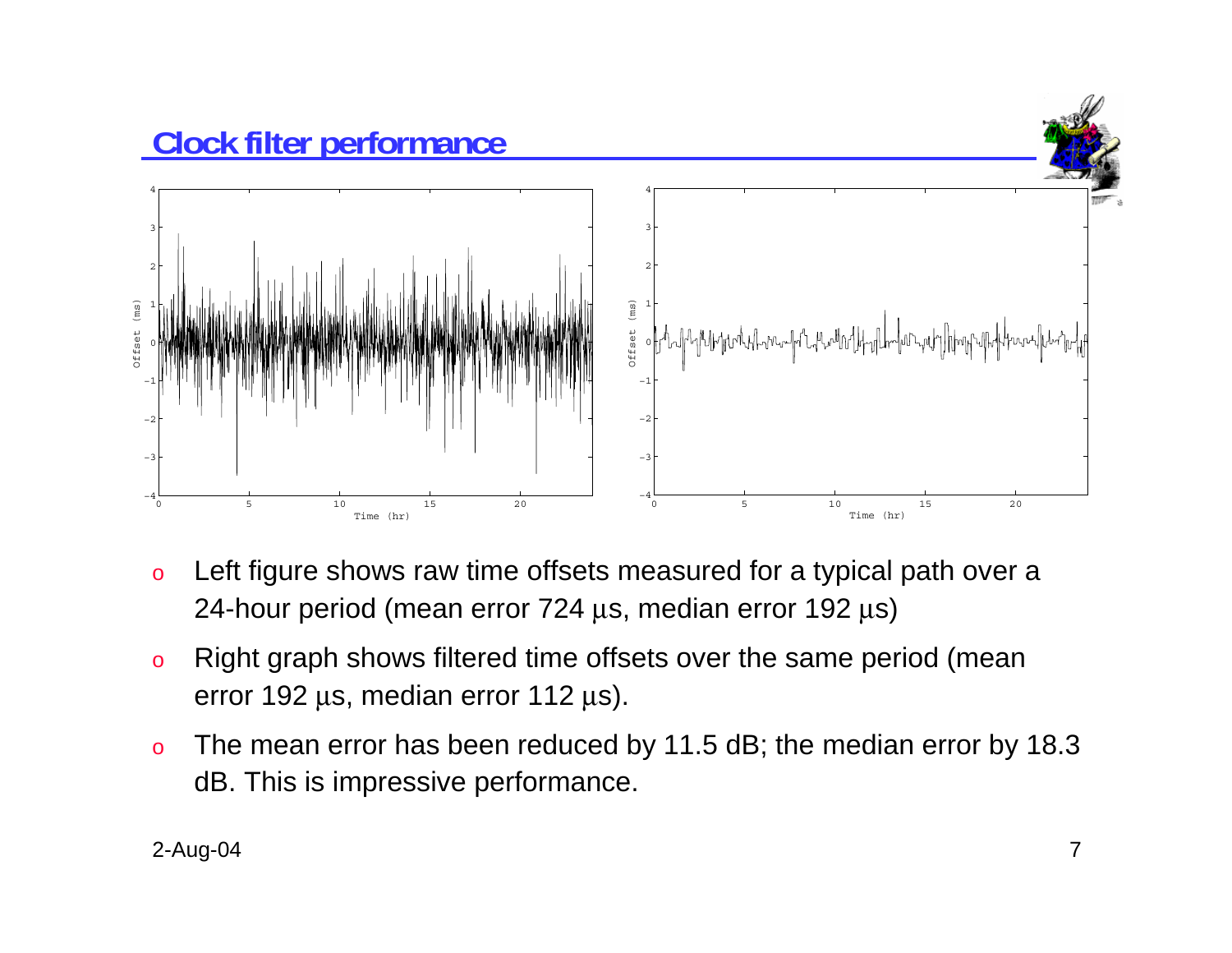

- o We like to think that the delays on the outbound and inbound network paths are the same, or at least drawn from the same distribution.
- o Such is not the case in several instances, one of which is shown in the wedge scattergram on the next slide.
	- •The occasion arises with a slow PPP line while downloading a large file.
	- • The download direction utilization is essentially 100 percent, while the other direction carries only ACKs and is only minimally utilized.
	- • The delay distribution on the download direction depends on the packet length distribution, which is SRD.
	- • The delay distribution on the other direction depends on the network jitter, which may or may not be LRD.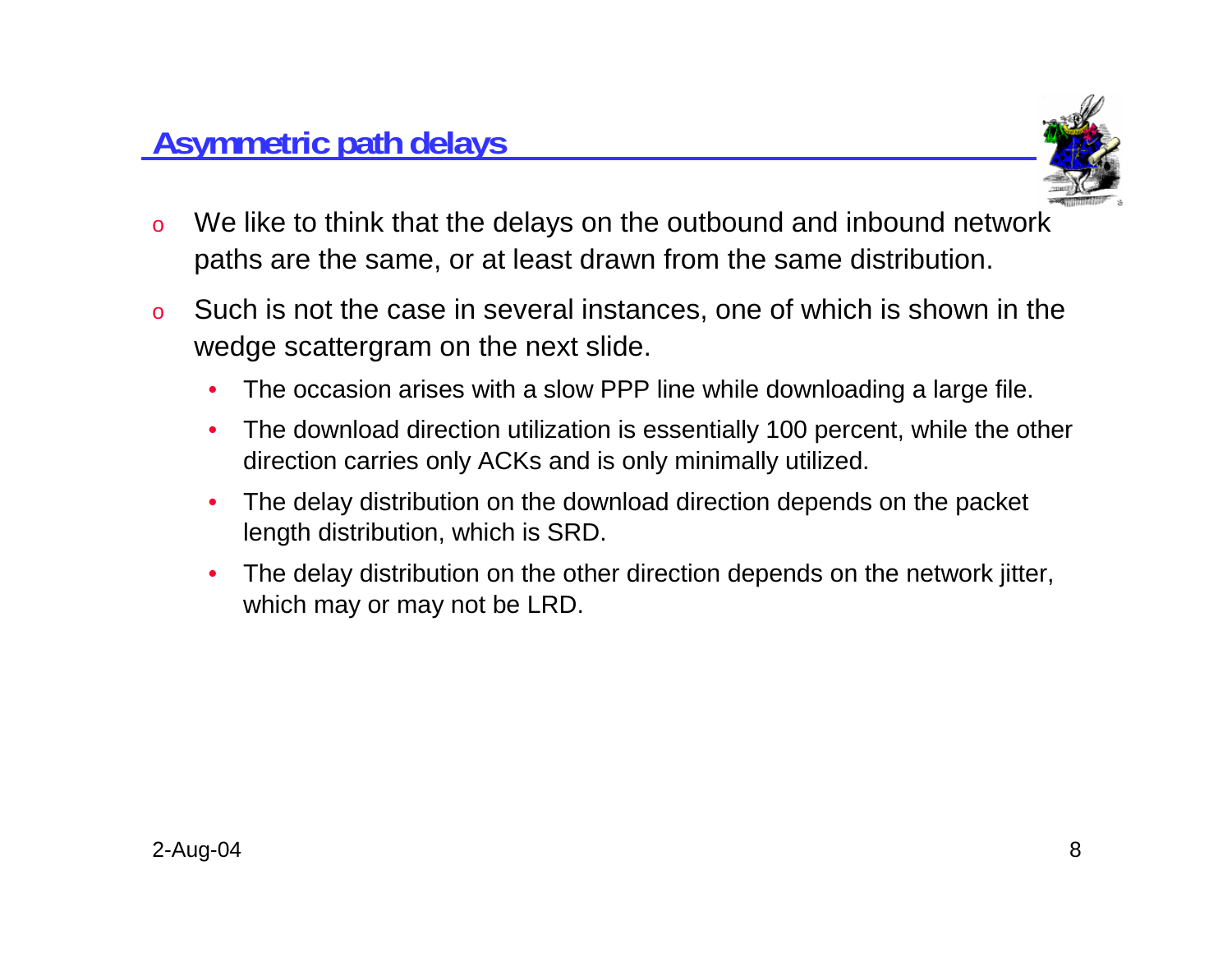

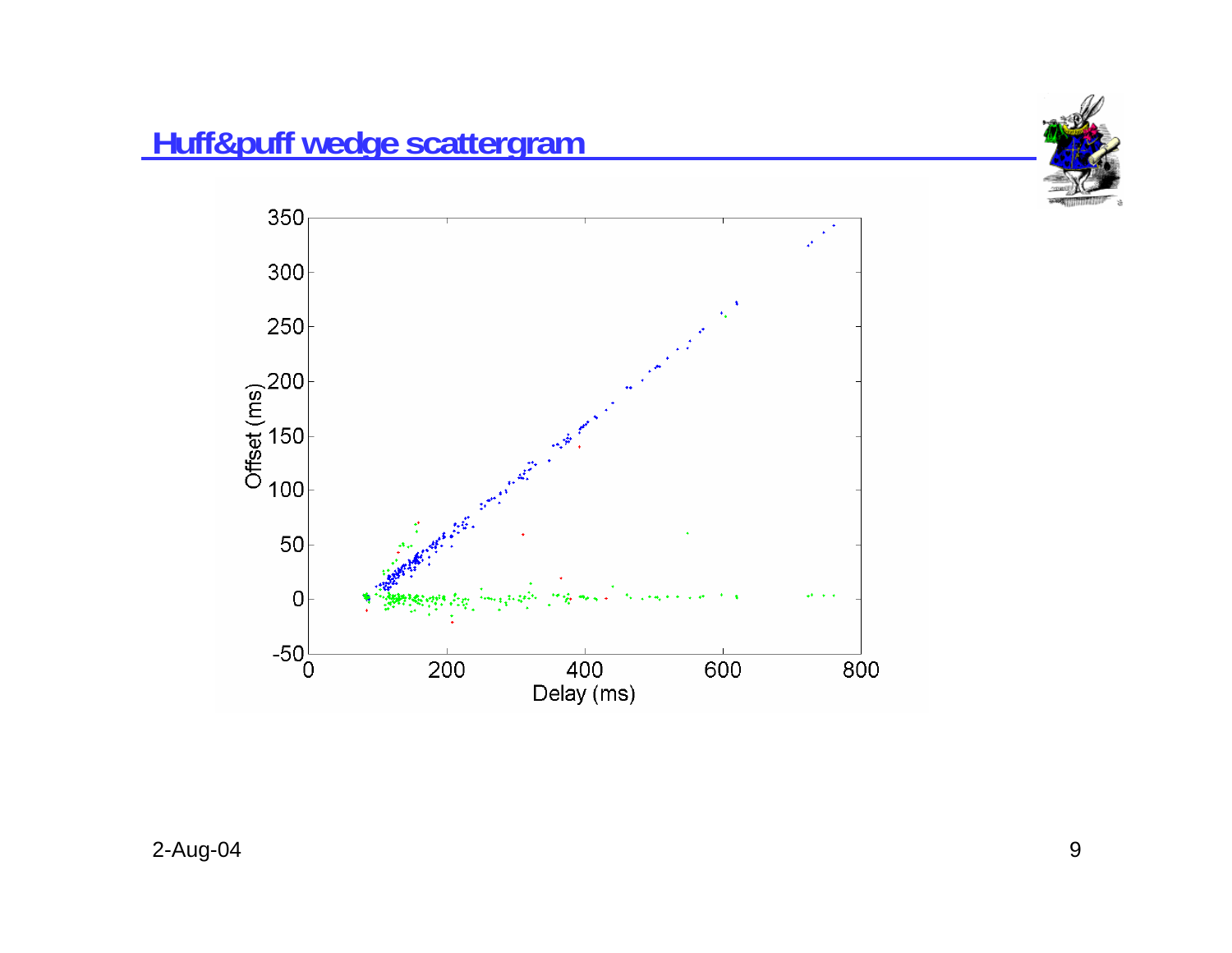

- O Cumulative distribution function of absolute roundtrip delays
	- –38,722 Internet servers surveyed running NTP Version 2 and 3
	- Delays: median 118 ms, mean 186 ms, maximum 1.9 s(!)
	- Asymmetric delays can cause errors up to one-half the delay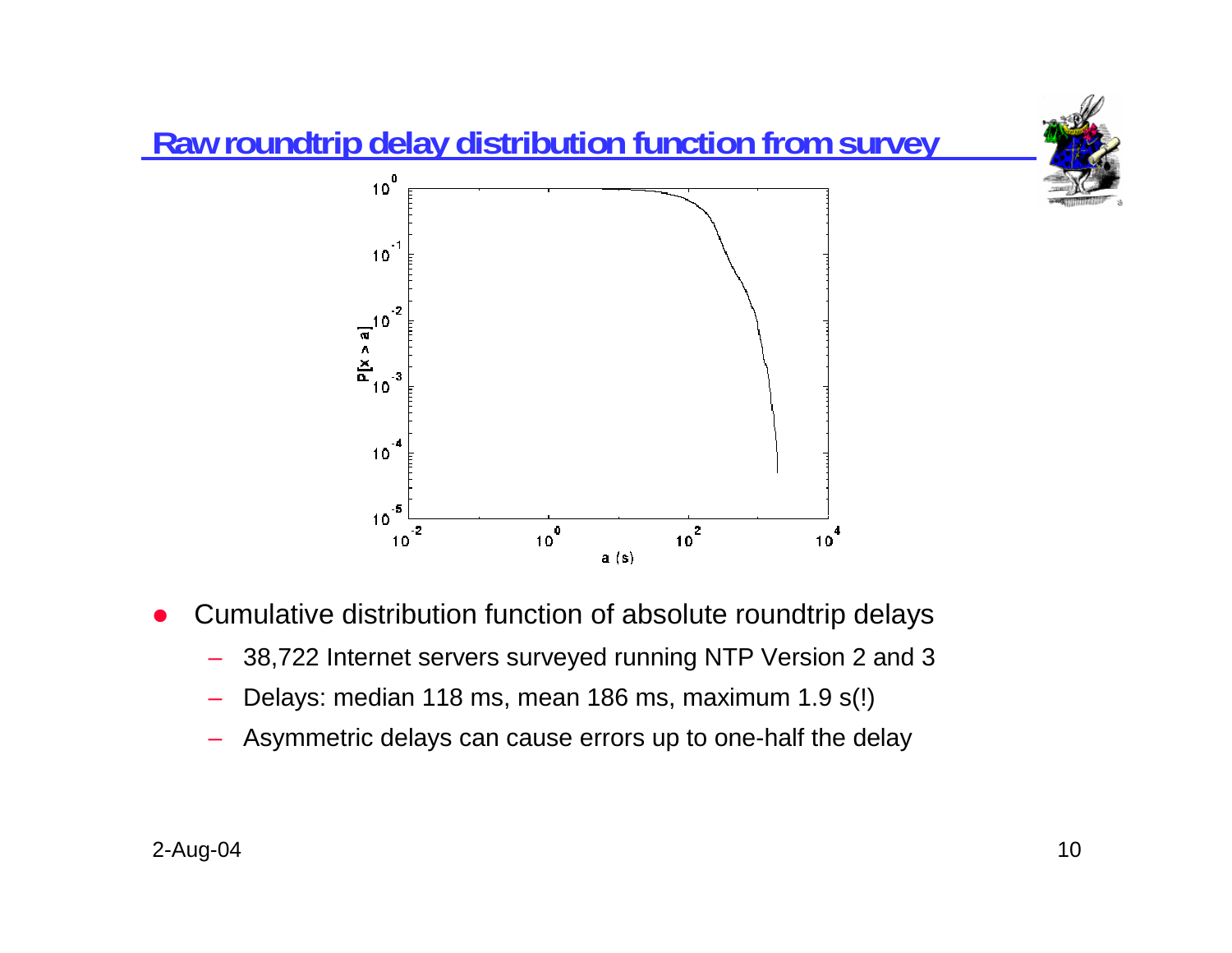

- oConsider the (continuous) process  $X = (X_n \rightarrow \infty < t < \infty)$
- o $\sigma$  If  $X_{at}$  and  $a^{H}(X_{t})$  have identical finite distributions for  $a > 0$ , then X is self-similar with parameter *H*.
- oWe need to apply this concept to a time series. Let  $X = (X_t, t = 0, 1, ...)$ with given mean  $\mu$ , variance  $\sigma^2$  and autocorrelation function  $r(k)$ ,  $k \ge 0$ .
- oIt's convienent to express this as  $r(k) = k\beta L(k)$  as  $k \rightarrow \infty$  and  $0 < \beta < 1$ .
- o We assume *L*(*k*) varies slowly near infinity and can be assumed a constant like 1.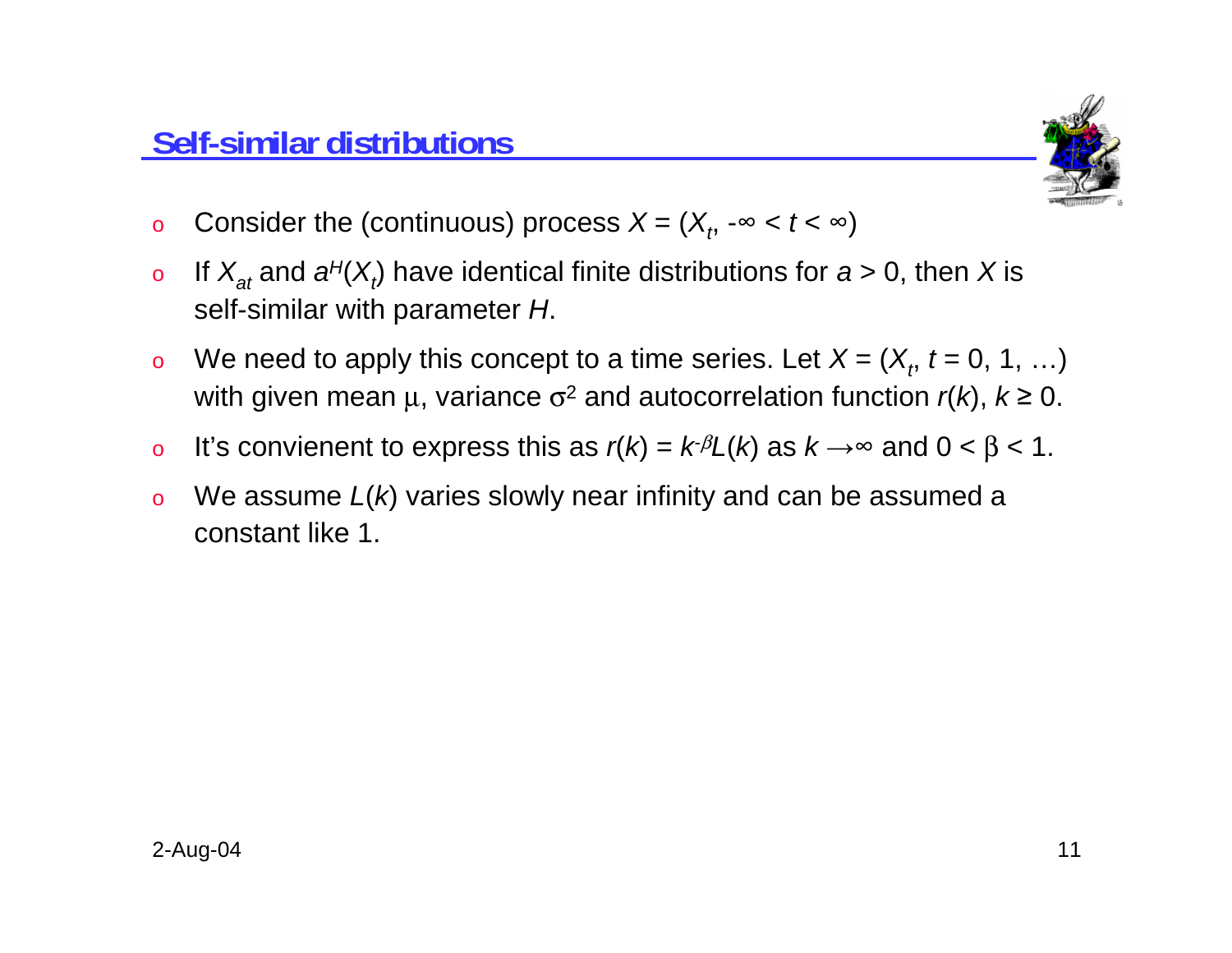

- o $\bullet$  For  $m = 1, 2, ...$  let  $X^{(m)} = (X^{(m)}_k, k = 1, 2, ...),$  where  $m$  is a scale factor.
- oEach  $X_k$ <sup>(*m*)</sup> represents a subinterval of *m* samples, and the subintervals are nonoverlapping:  $X_k^{(m)} = 1 / m (X^{(m)}_{(k-1) m}, + ... + X^{(m)}_{k m-1}), k > 0.$
- oFor instance,  $m = 2$  subintervals are  $(0,1)$ ,  $(2,3)$ , ...;  $m = 3$  subintervals are  $(0, 1, 1)$ 2), (3, 4, 5), …
- o $\alpha$  A process is (exactly) self-similar with parameter  $H = 1 - \beta / 2$  if, for all  $m = 1, 2, 3$ ...,  $var[X^{(m)}] = \sigma^2 m - \beta$  and  $r^{(m)}(k) = r(k) = 1 / 2 [(k + 1)^{2H} - 2k^{2H} + (k - 1)^{2H}]$ ,  $k >$ 0, where  $r^{(m)}$  represents the autocorrelation function of  $X^{(m)}$ .
- oA process is (asymptotically) second-order self-similar if  $r^{(m)}(k) \rightarrow r(k)$  as  $m \rightarrow \infty$ .
- oPlot  $r(k) = k^{\beta} = k^{1-2H}$  in log-log coordinates as a straight line with
	- • $β = -1$  for  $H = 0.5$ , representing short-range dependent (SRD) distribution,
	- • $-1 < \beta < 0$  for  $0.5 < H < 1$ , representing long-range dependent (LRD) distribution,
	- • $\beta$  = 1 for  $H$  = 1, representing a random-walk distribution.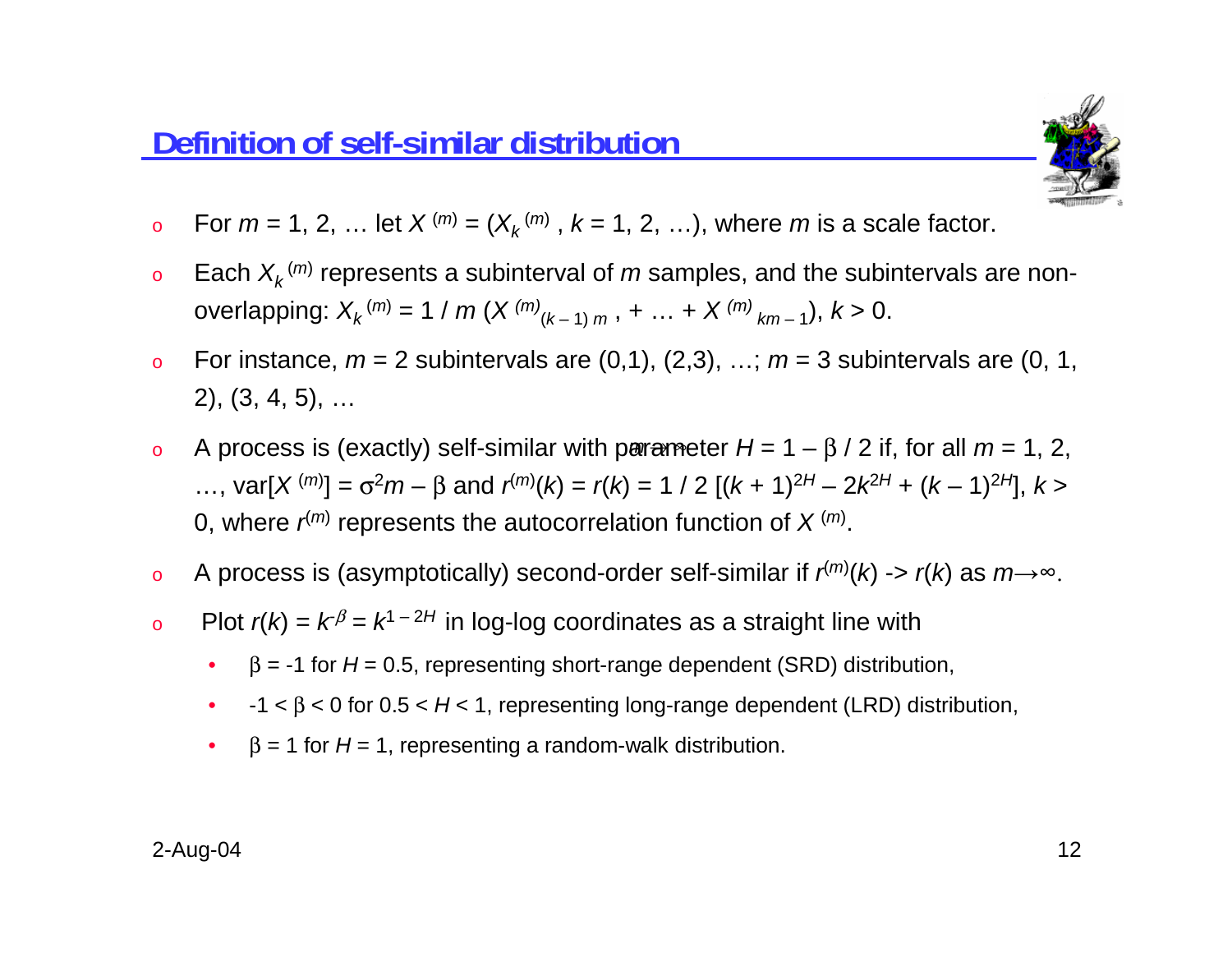

- oFor self-similar distributions  $(0.5 < H < 1)$ 
	- • Hurst effect: the rescaled, adjusted range statistic is characterized by a power law; i.e.,  $E[R(m) / S(m)]$  is similar to  $m^H$  as  $m \rightarrow \infty$ .
	- • Slowly decaying variance. the variances of the sample means are decaying more slowly than the reciprocal of the sample size.
	- • Long-range dependence: the autocorrelations decay hyperbolically rather than exponentially, implying a non-summable autocorrelation function.
	- $\bullet$ 1 / *f* noise: the spectral density *f*(.) obeys a power law near the origin.
- o For memoryless or finite-memory distributions (0 < *H* < 0.5 )
	- •var $[X^{(m)}]$  decays as to  $m^{-1}$ .
	- •The sum of variances if finite.
	- •The spectral density *f*(.) is finite near the origin.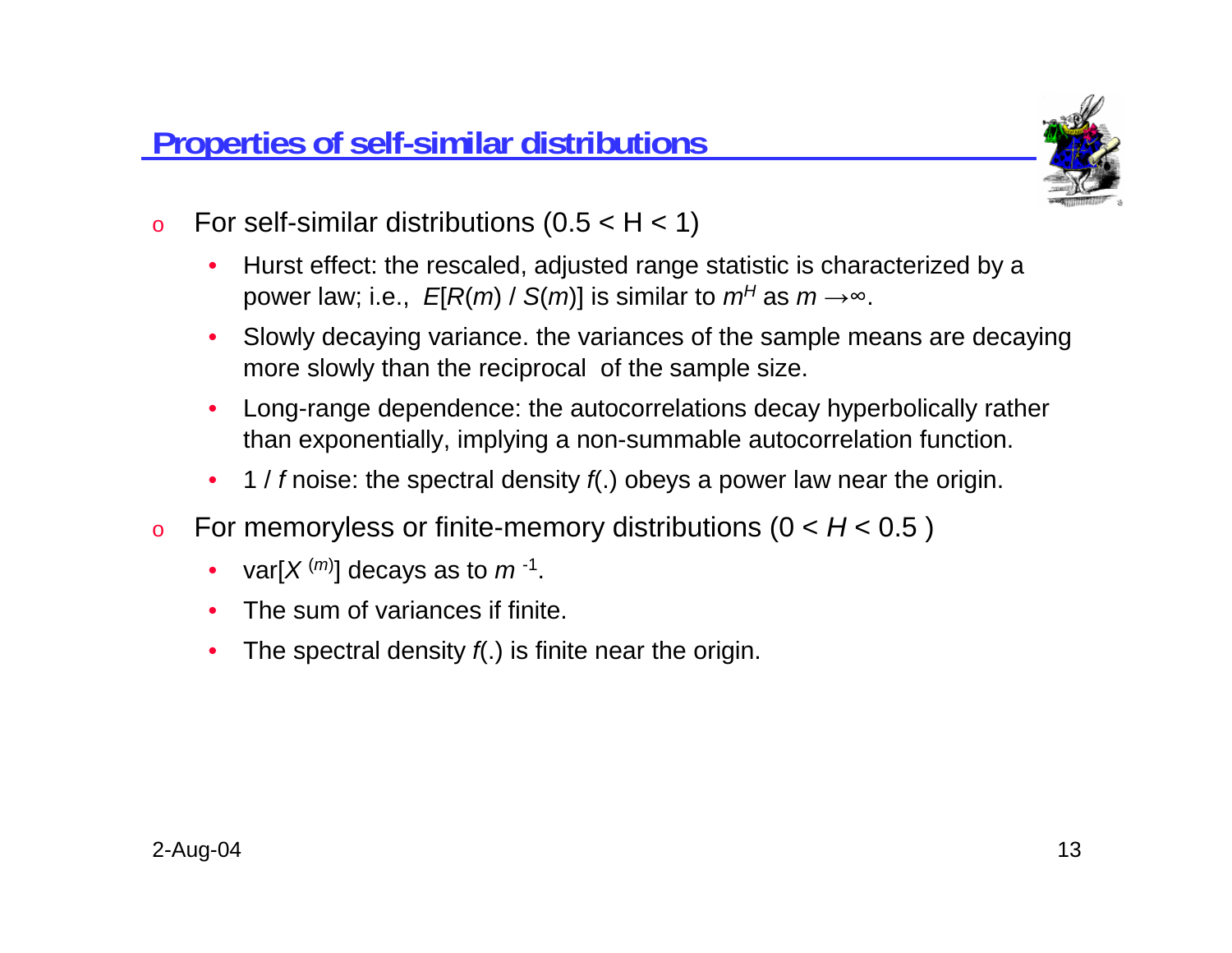### **Origins of self-similar processes**



- o Long-range dependent (0.5 < *H* < 1)
	- $\bullet$ Fractional Gaussian Noise (F-GN)

$$
r(k) = 1 / 2 [(k + 1)^{2H} - 2k^{2H} + (k - 1)^{2H}], k > 1
$$

- •Fractional Brownian Motion (F-BM)
- •Fractional Autoregressive Integrative Moving Average (F-ARIMA
- •Random Walk (RW) (descrete Brownian Motion (BM))
- o Short-range dependent
	- $\bullet$ Memoryless and short-memory (Markov)
	- $\bullet$ Just about any conventional distribution – uniform, exponential, Pareto
	- $\bullet$ ARIMA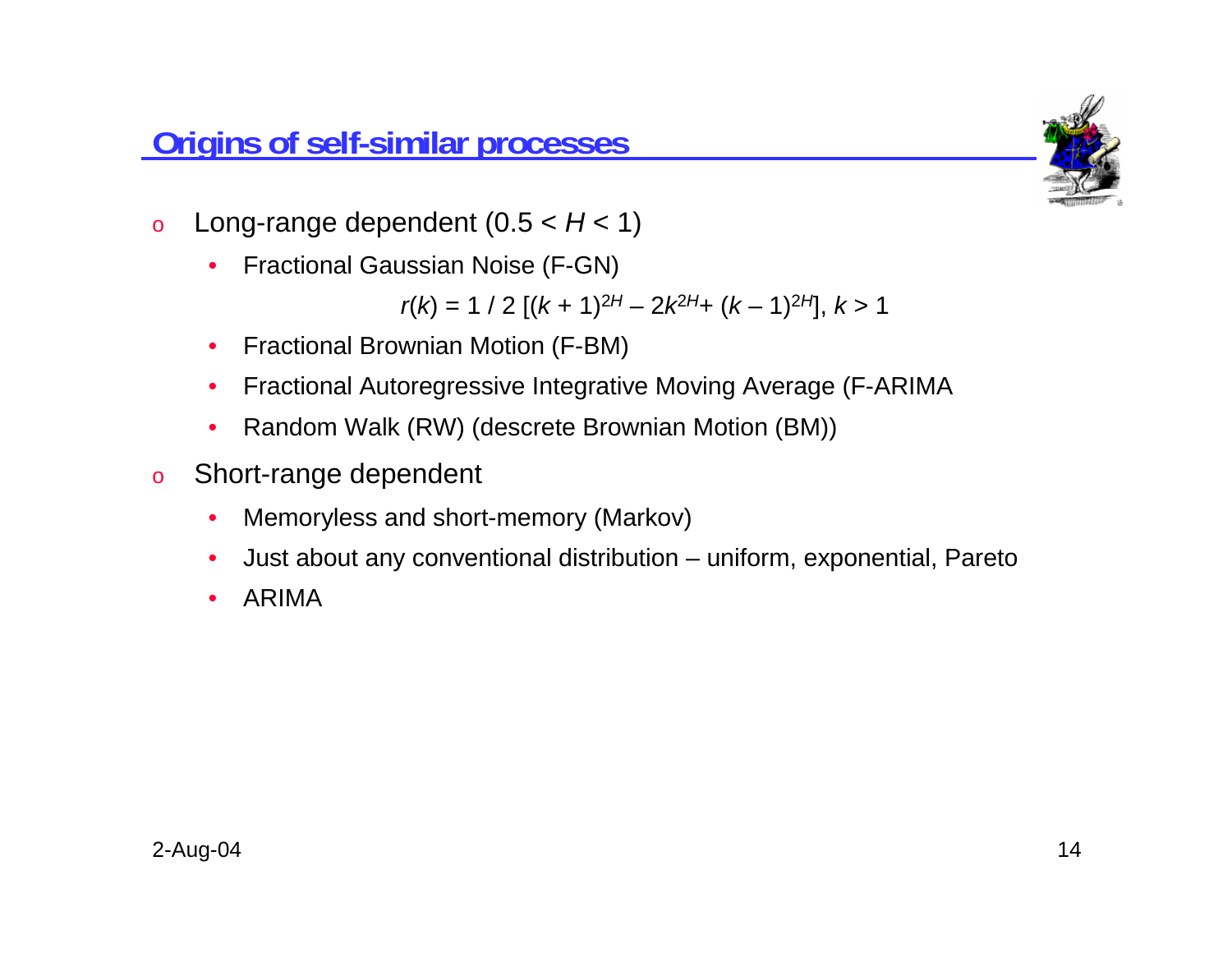## **Simulation studies**



- o The object of these simulations is to confirm samples from a given distribution have short-range dependency (SRD) or long-range dependency (LRD).
	- • *X* is a time series of *N* samples drawn from a distribution with given mean µ and variance σ.
	- • $X^{(m)} = (X_k^{(m)}, k = 1, 2, ...)$ , where  $m = 1, 2, 4, ...$  is a scale factor increasing in powers of two.
	- •*X* is divided in contiguous, non-overlapping intervals of size *<sup>m</sup>* indexed by *k*.
	- • $a^{(m)} = (a_k^{(m)}, k = 1, 2, ...)$  is the time series corresponding to the average of the samples in each interval .
	- •The variance-time graph plots variance  $\sigma^2(a^{(m)})$  against *m* in log-log scales.

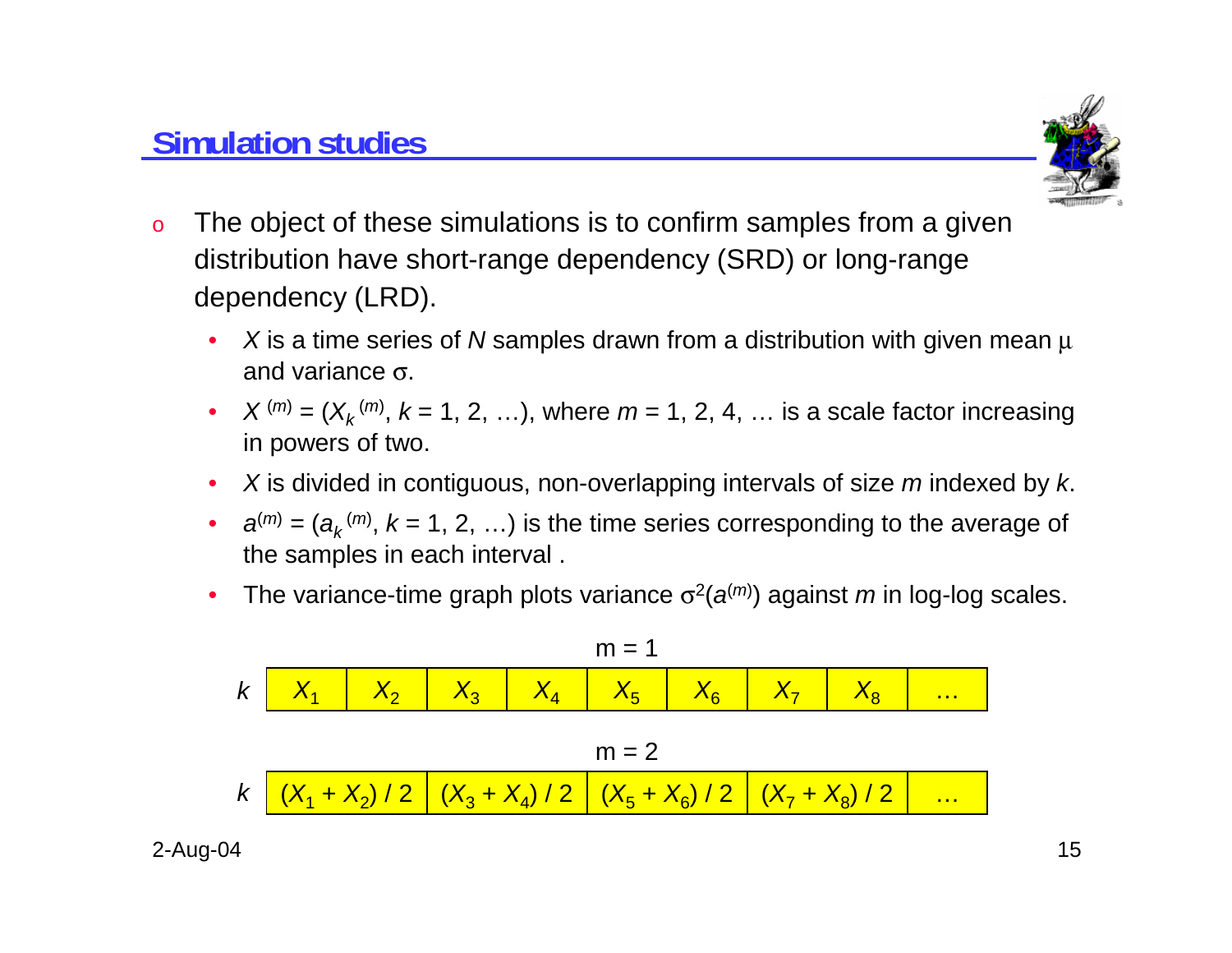

- o The object of this experiment is to determine whether an exponential distribution has only SRD.
	- $\bullet$ 100,000 samples generated from an exponential distribution with  $\sigma = 1$ .
	- •The next slide shows the time series  $X_k^{(m)}$  for values of  $m = 1, 4, 16$  and 64. Note the weak self-similar characteristic.
	- • The second slide shows the variance-time plot, which shows the Hurst parameter  $H = 0.5$  and confirms the exponential distribution has only SRD.
	- • This property is true also of other processes generated by uniform, Poisson, finite Markov and just about every other process without a heavy-tail autocorrelation function.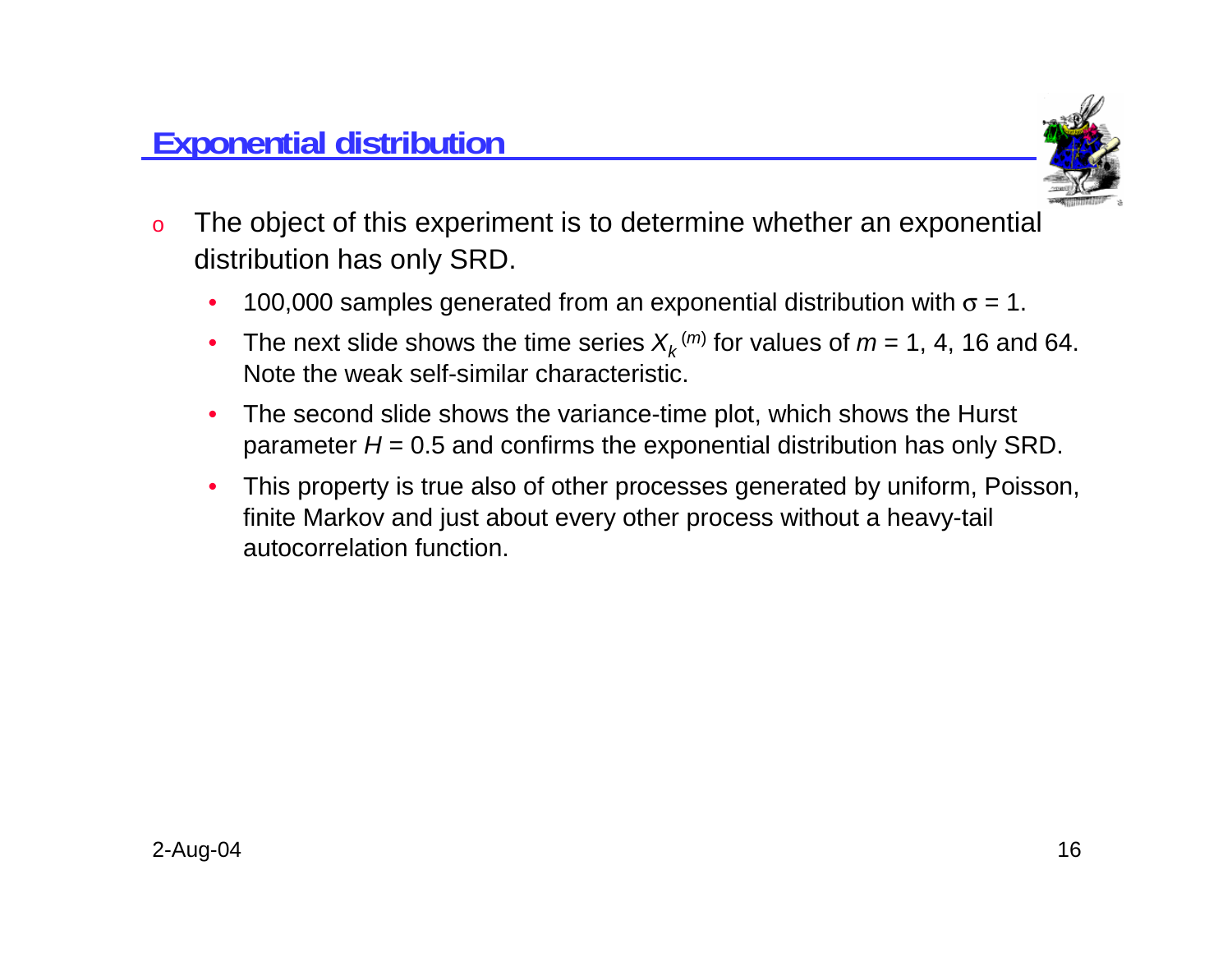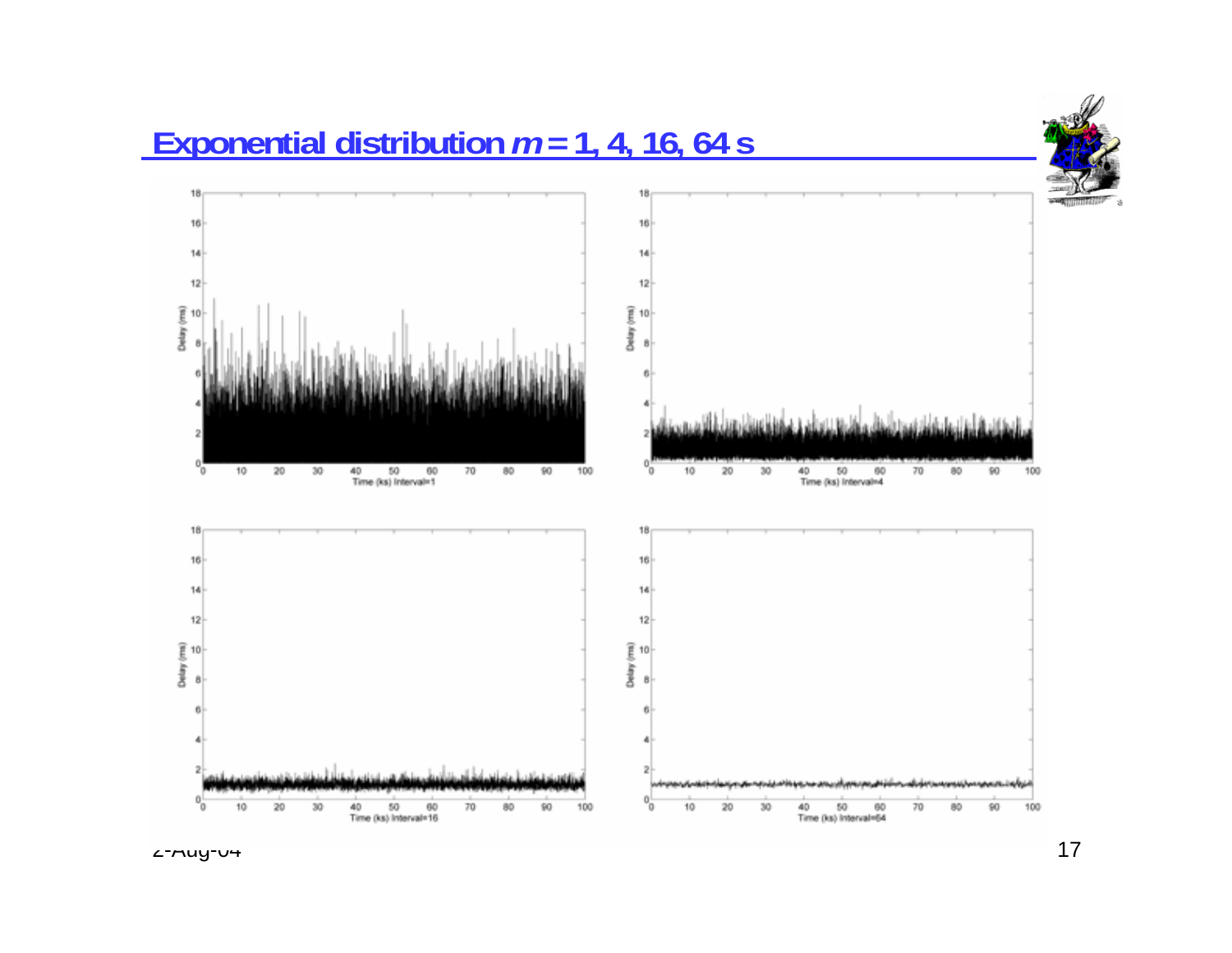

- o Graph shows the variance from data averaged over specified intervals.
	- $\bullet$ One curve shows the data, the other shows SRD with  $H = 0.5$ .
	- •Both curves overlap almost everywhere, showing the distribution is SRD.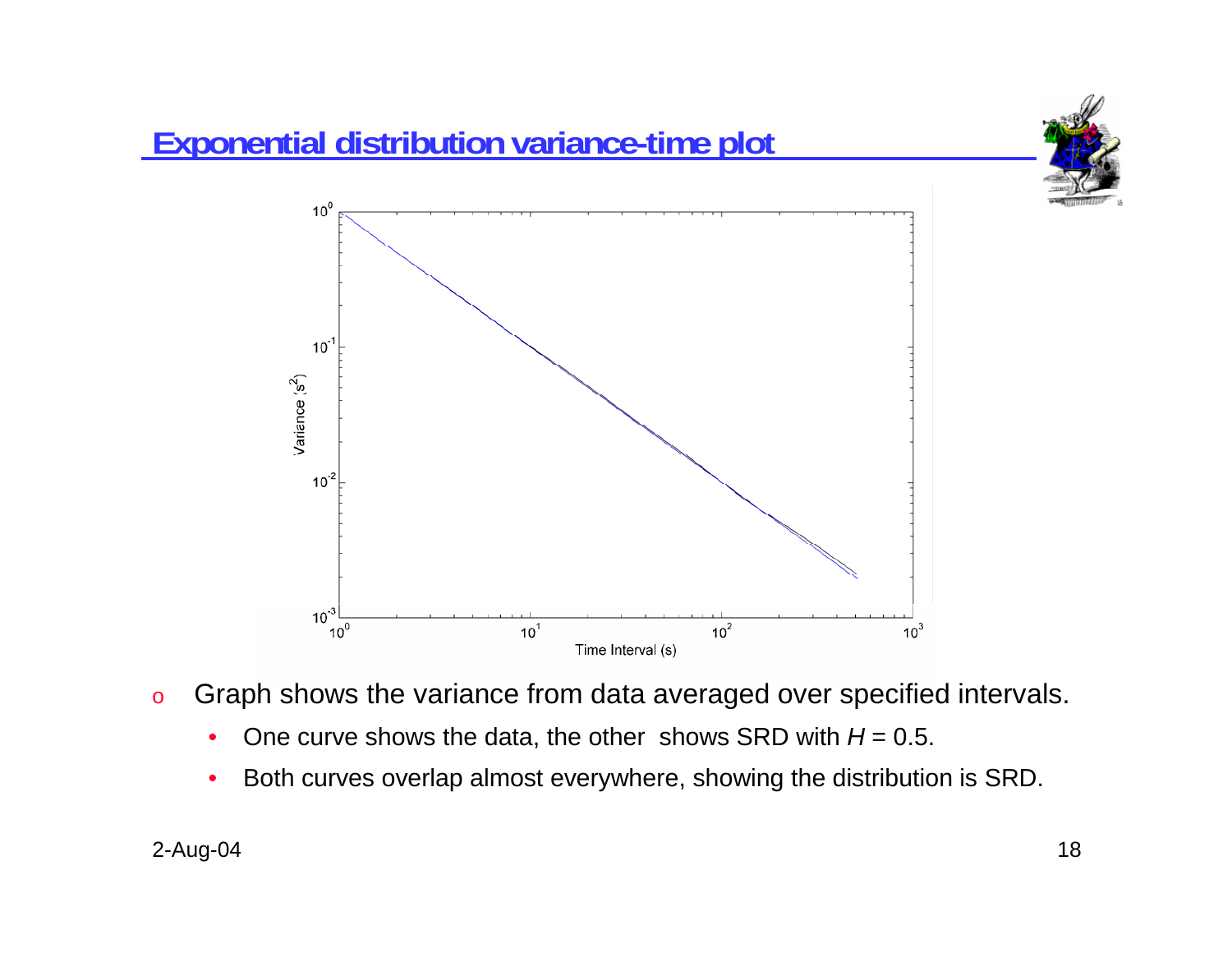

- o The object of this experiment is to determine whether a random-walk distribution is LRD.
	- • 1,000,000 samples were generated from a random-walk distribution consisting of the integral of a Gaussian distribution with  $\mu = 0$  and  $\sigma = 0.1$ .
	- •The next slide shows the time series  $X_k^{(m)}$  for  $m = 1$ , 16, 256 and 4096 seconds. Note the curves of the first three are almost identical, except for some high-frequency smoothing at *<sup>m</sup>* = 4096.
	- •This is to be expected, since even at  $m = 4096$  the intervals are small compared to the wiggle of the curve. This is characteristic of flicker (1 / f) noise and the fact the autocorrelation functions are non-summable.
	- •Random-walk distributions  $(H = 1)$  are probably not good models for network delays, but they are good models for computer clock oscillator wander.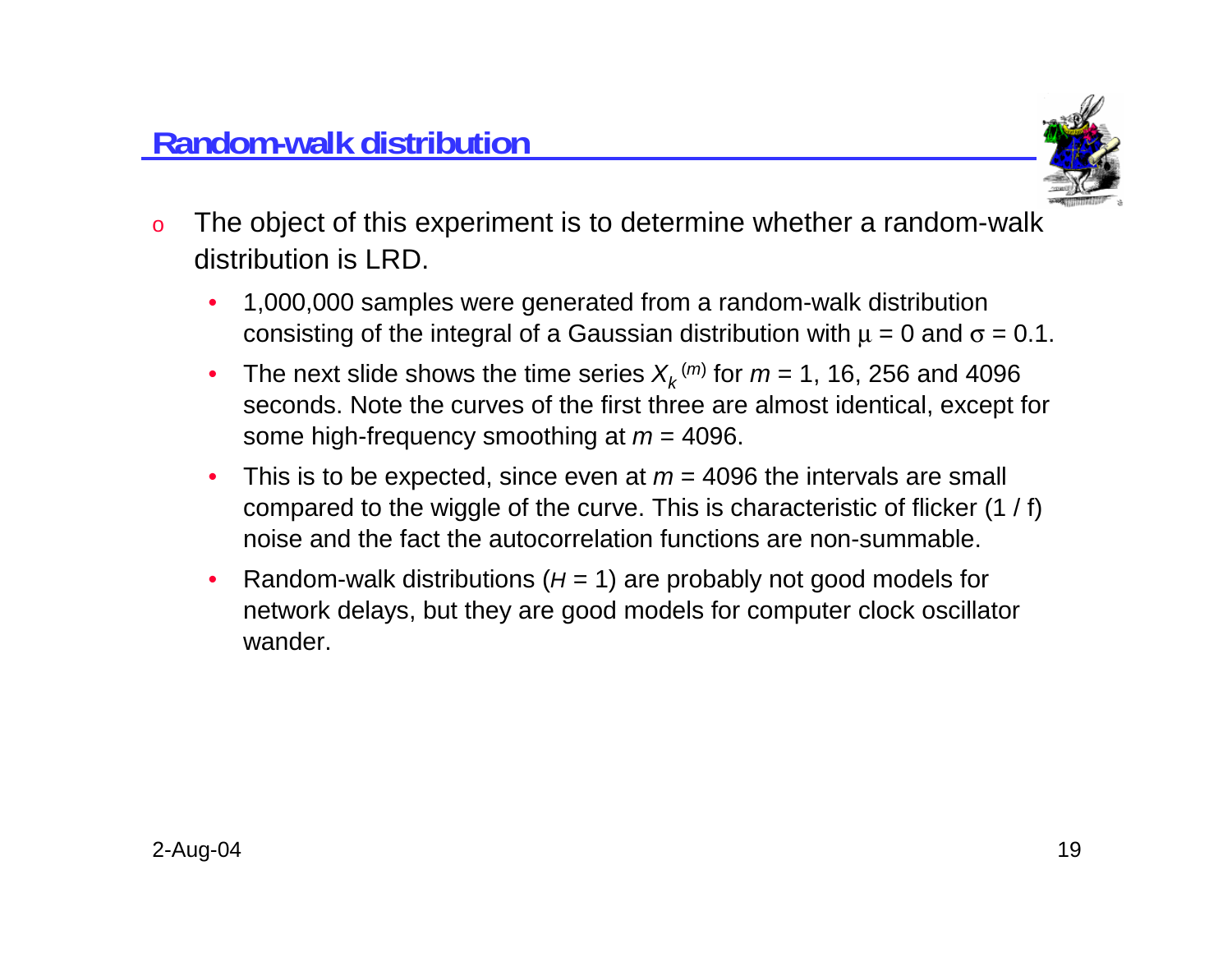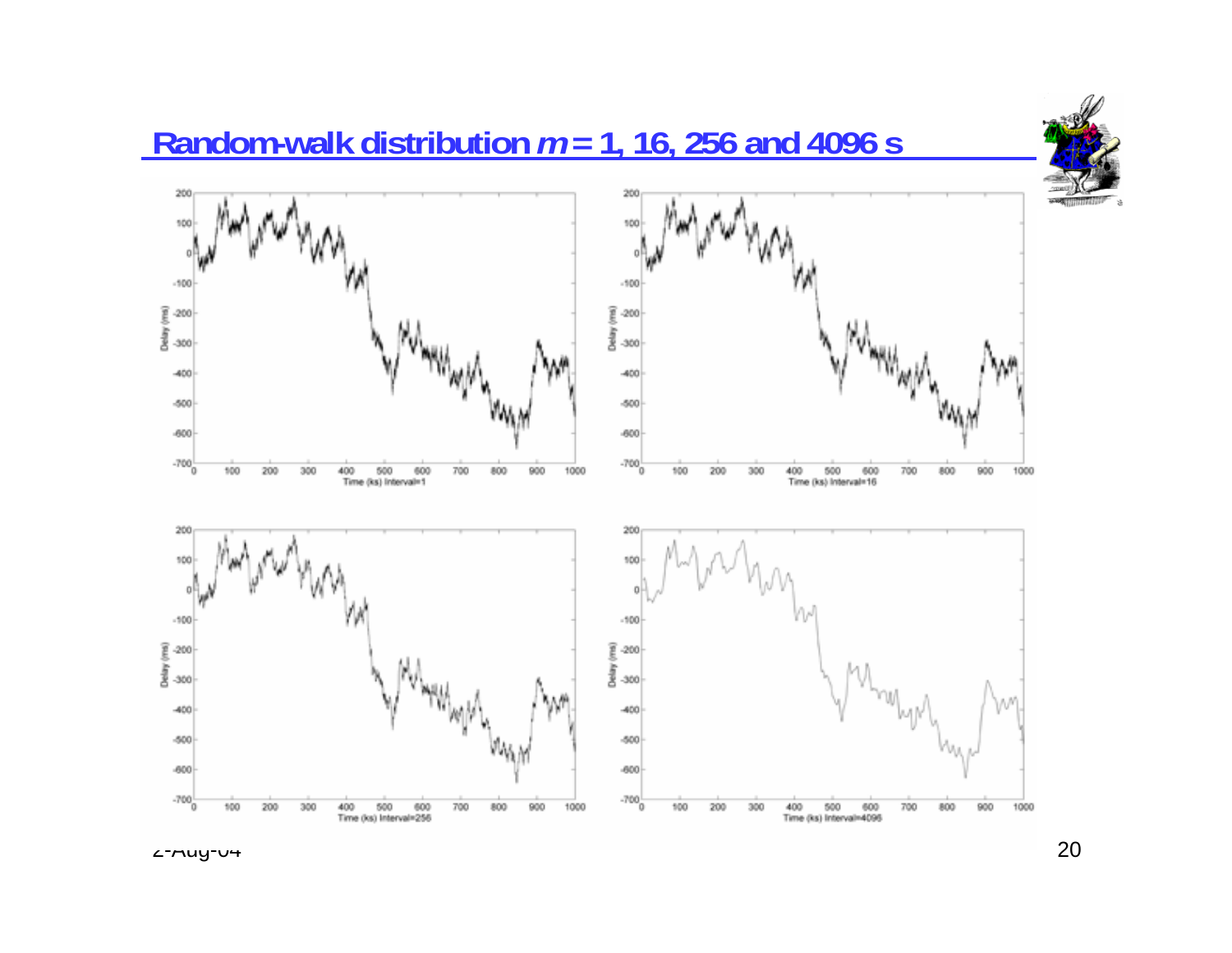

# **Random-walk distribution variance-time plot**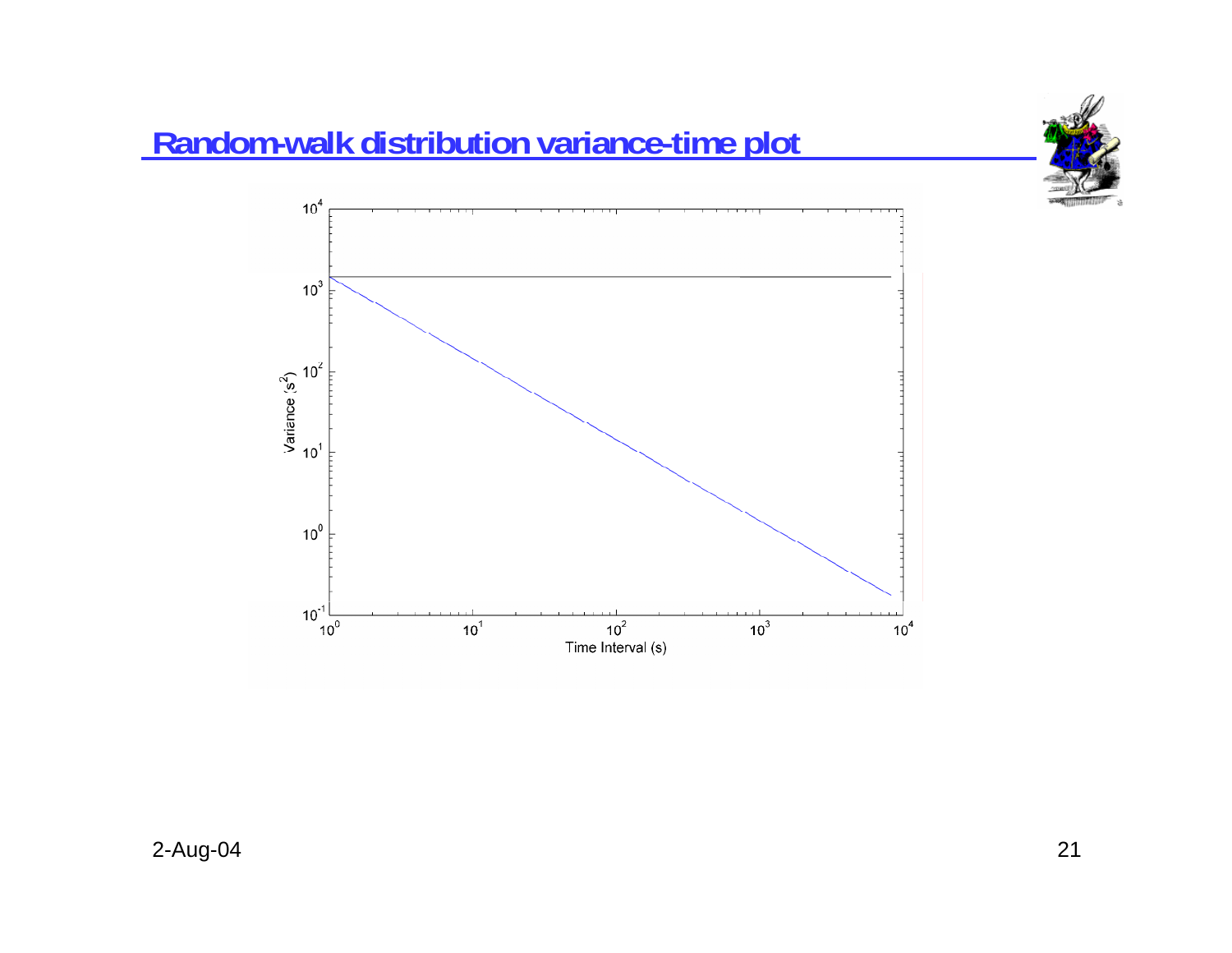

- oA strict random-walk distribution ( $H = 1$ ) is probably not a good model for network delays. A better model would have *H* somewhere in the middle of 0.5 < *H* < 1.
- o Generating a strict self-similar time series for given *H* is computationally complex and expensive.
- o So, try a filtered exponential distribution with given finite autocorrelation function  $r(k) = k^{\beta}$  (1 ≤  $k$  ≤  $n, 0$  ≤  $\beta$  ≤ 1). We choose  $n = 1,000$  and  $\beta = 1$ .
- oThe next slide shows the time series  $X_k^{(m)}$  for  $m = 1$ , 16, 256 and 1024 seconds. Note the curves of the first three are almost identical. There is some decay at 1024 s.
- o The variance-time plot on the second page shows random-walk and characteristic at lags in the order of *<sup>n</sup>* and decays to SRD after tha.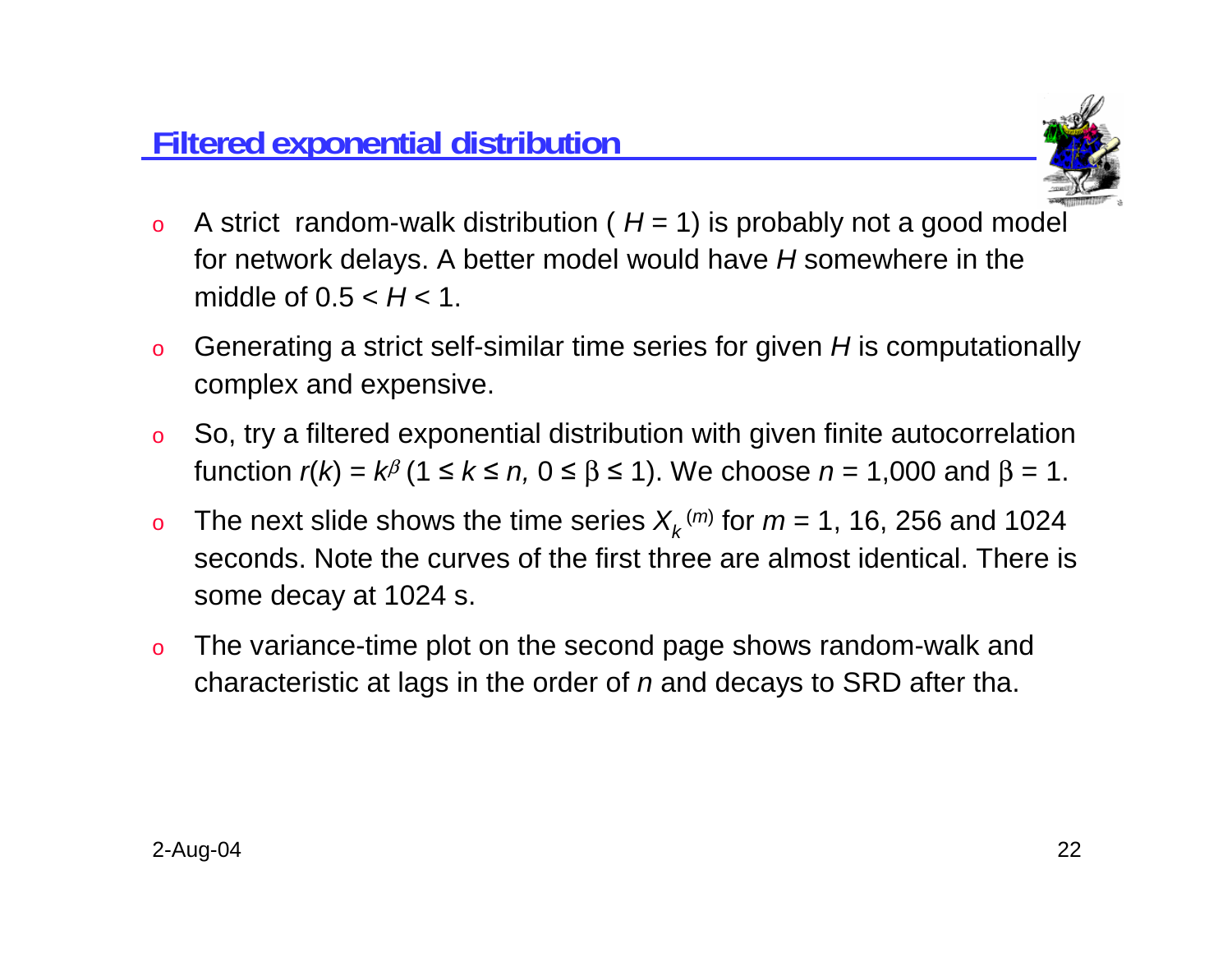## **Filtered exponential distribution** *<sup>m</sup>* **= 1, 16, 256 and 1024 s**



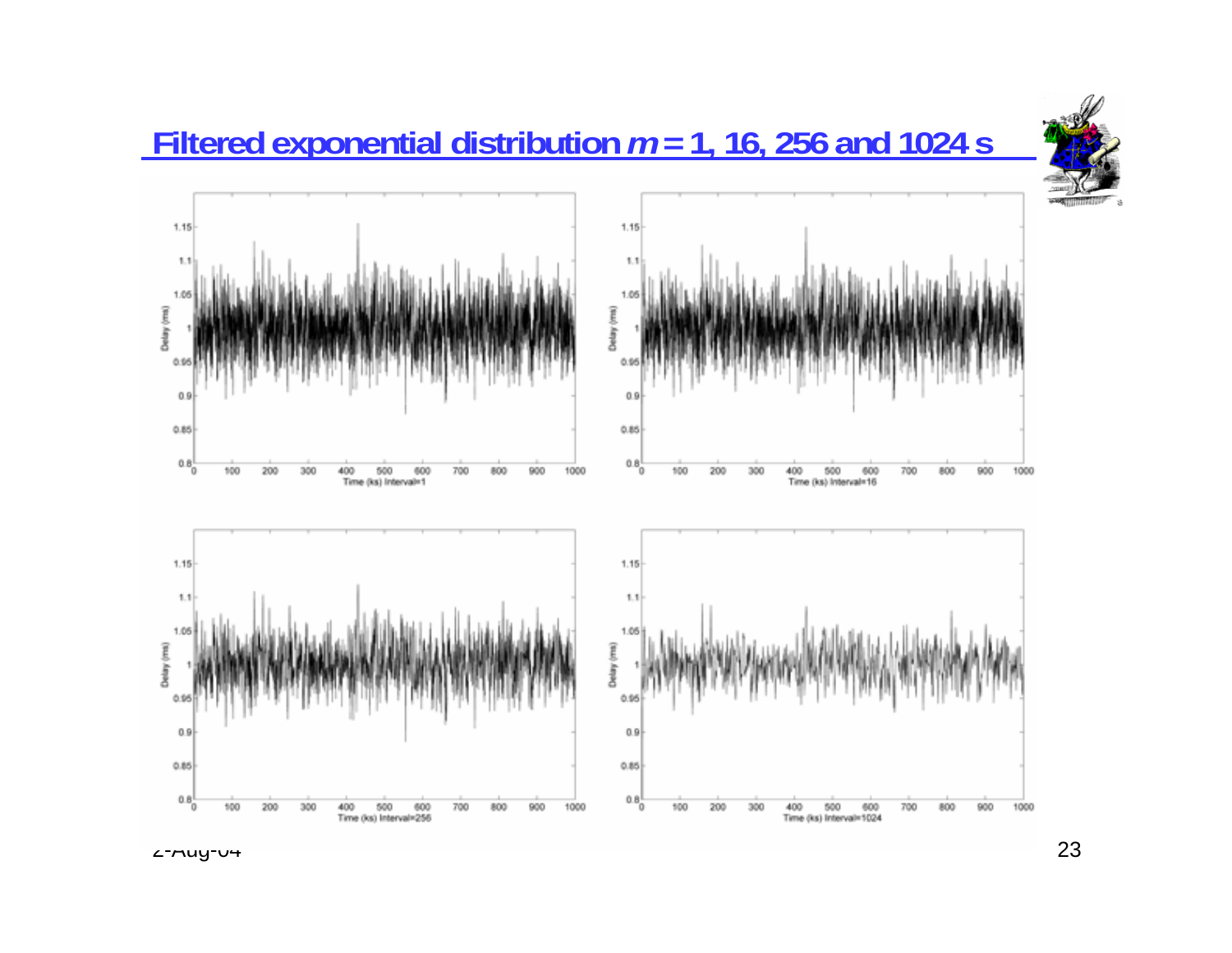

- o Graph shows the variance from data averaged over specified intervals.
	- •The upper curve from data shows filtered exponential.
	- •• The lower curve shows SRD with *H* = 0.5 for reference.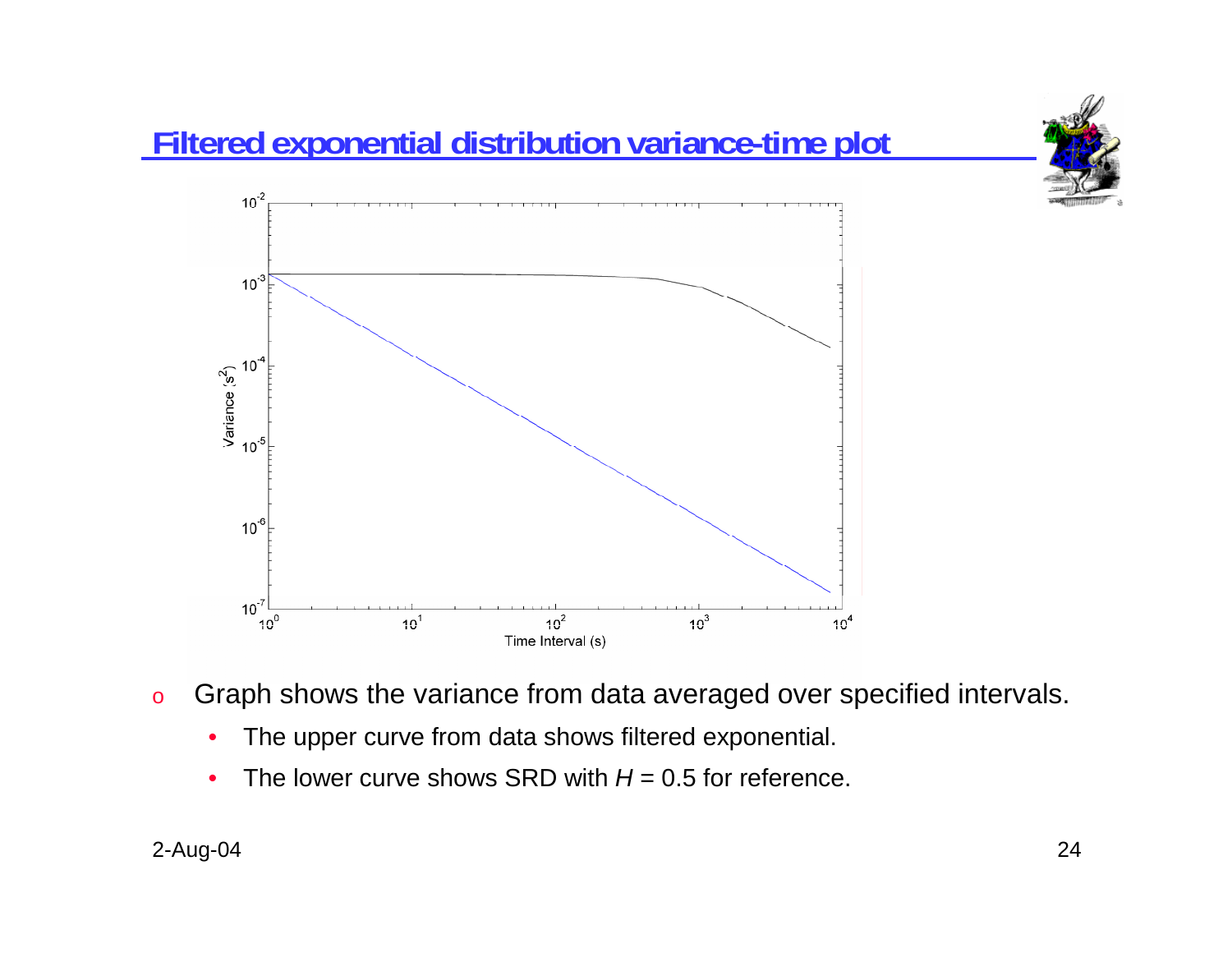

- o The object of this experiment is to determine whether roundtrip delays measured over Internet paths by NTP show long-range dependency.
	- • The Internet path was between primary time servers *pogo.udel.edu* at UDel and *tick.usno.navy.mil* in Washington, DC.
	- •Measurements were made every 16 seconds over about 11 days.
	- • The next slide shows the path delays are asymmetric. The roundtrip delay is the sum of the two one-way delays, which is the convolution of their distributions. In most cases we assume the two distributionsare the same.
	- •The following slide shows the smoothed delay at averaging intervals  $m =$ 32, 64, 64 and 256 seconds. Note the weak self-similar characteristic.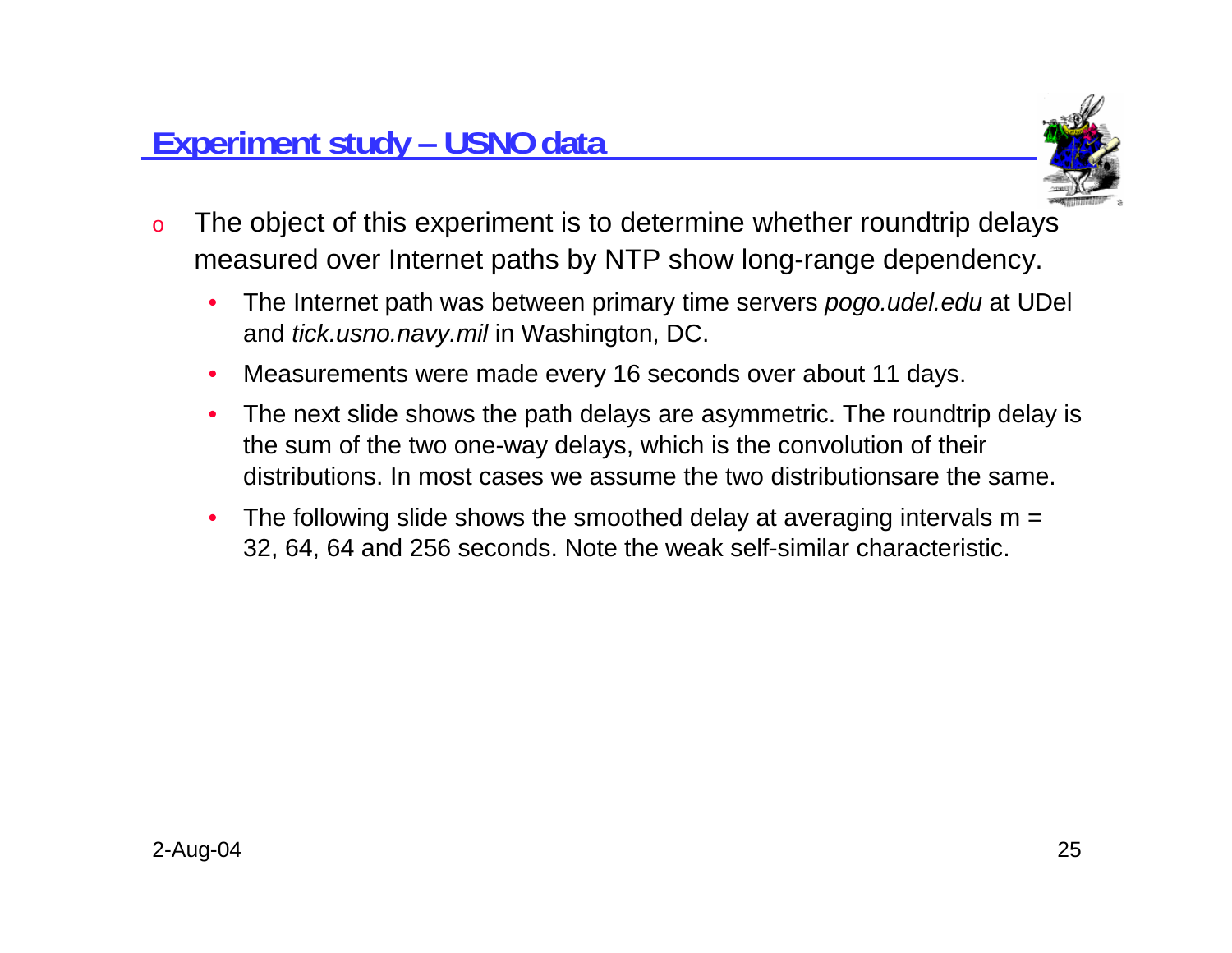



- o Each dot represents a offset/delay sample.
	- • The upper limb of the wedge represents packets inbound to USNO; the lower limb outbount.
	- •Obviously, the traffic is asymmetric, so the delays should be as well.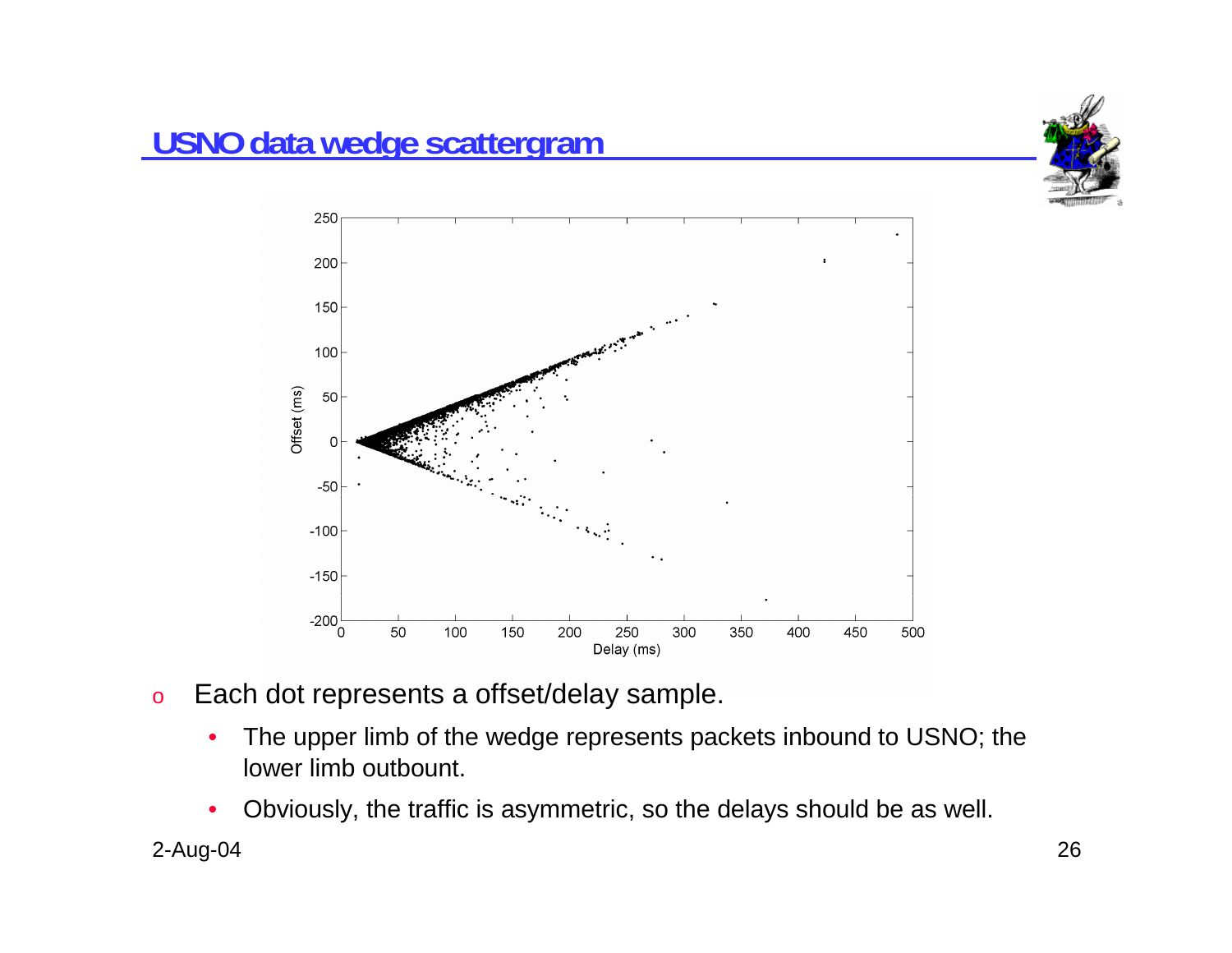

2-Aug-04 27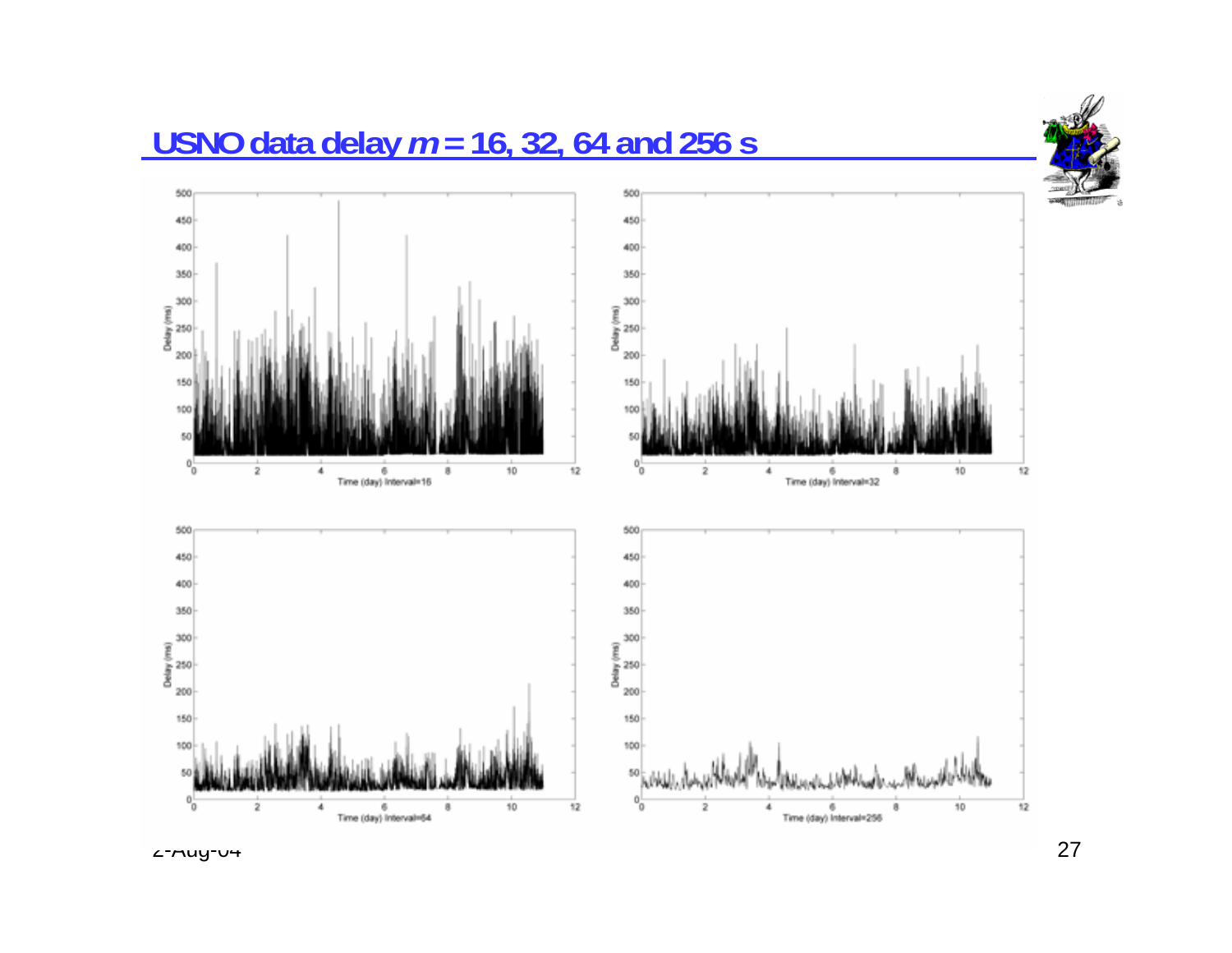



- •The upper curve from data shows LRD with  $0.5 < H < 1$ .
- •The lower curve shows SRD with  $H = 0.5$  for reference.

Variance (s<sup>2</sup>)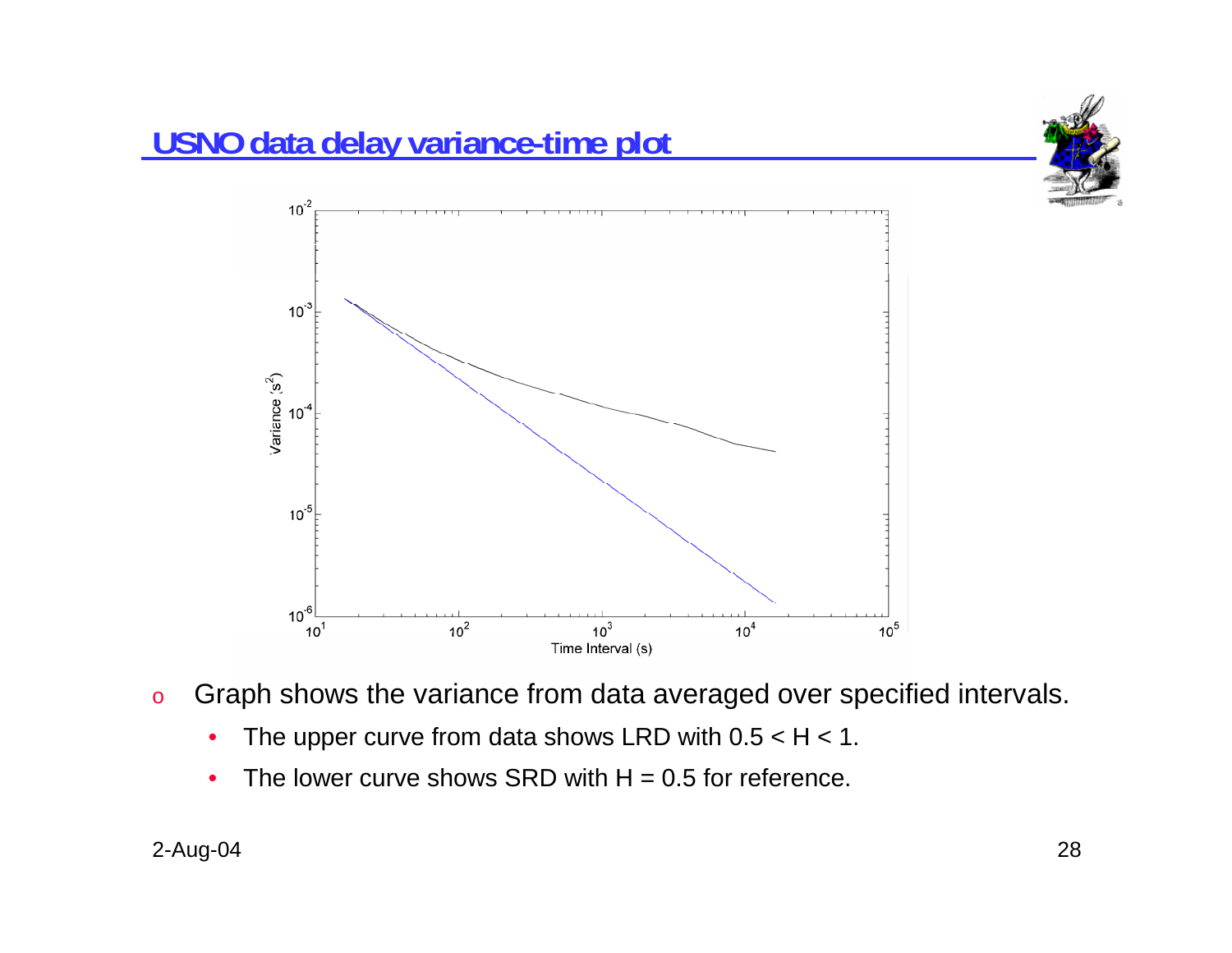

- o The following figures are from the paper:
	- • Levine, W.E., M.S. Taqqu, W. Willinger and D.V. Wilson. On the self-similar nature of Ethernet traffic (extended version). IEEE/ACM Trans. Networking 2, 1 (February 1984), 1-15.
- o They show the same thing, that network delay distributions have LRD in some degree or other.
- o The next slide shows an example of a self-similar distribution at five different values of *m* for network traffic (left) and samples drawn from an exponential distribution (right).
- o The fact those on the left look substantially "like each other" suggests the distribution has more LRD than SRD.
- o The fact those on the right look very different suggests the underlying distribution has more SRD and LRD.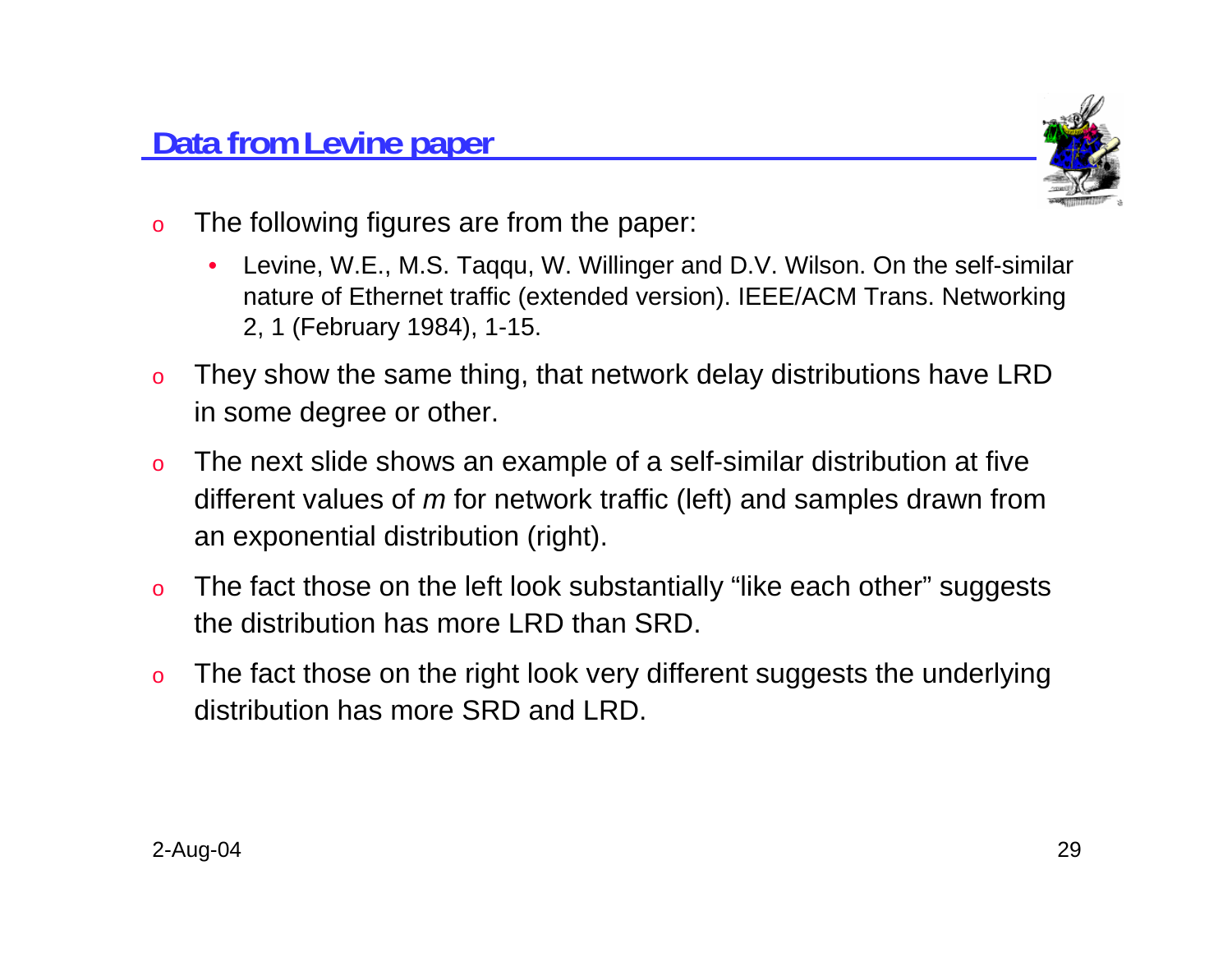### **Examples of self-similar traffic on a LAN**



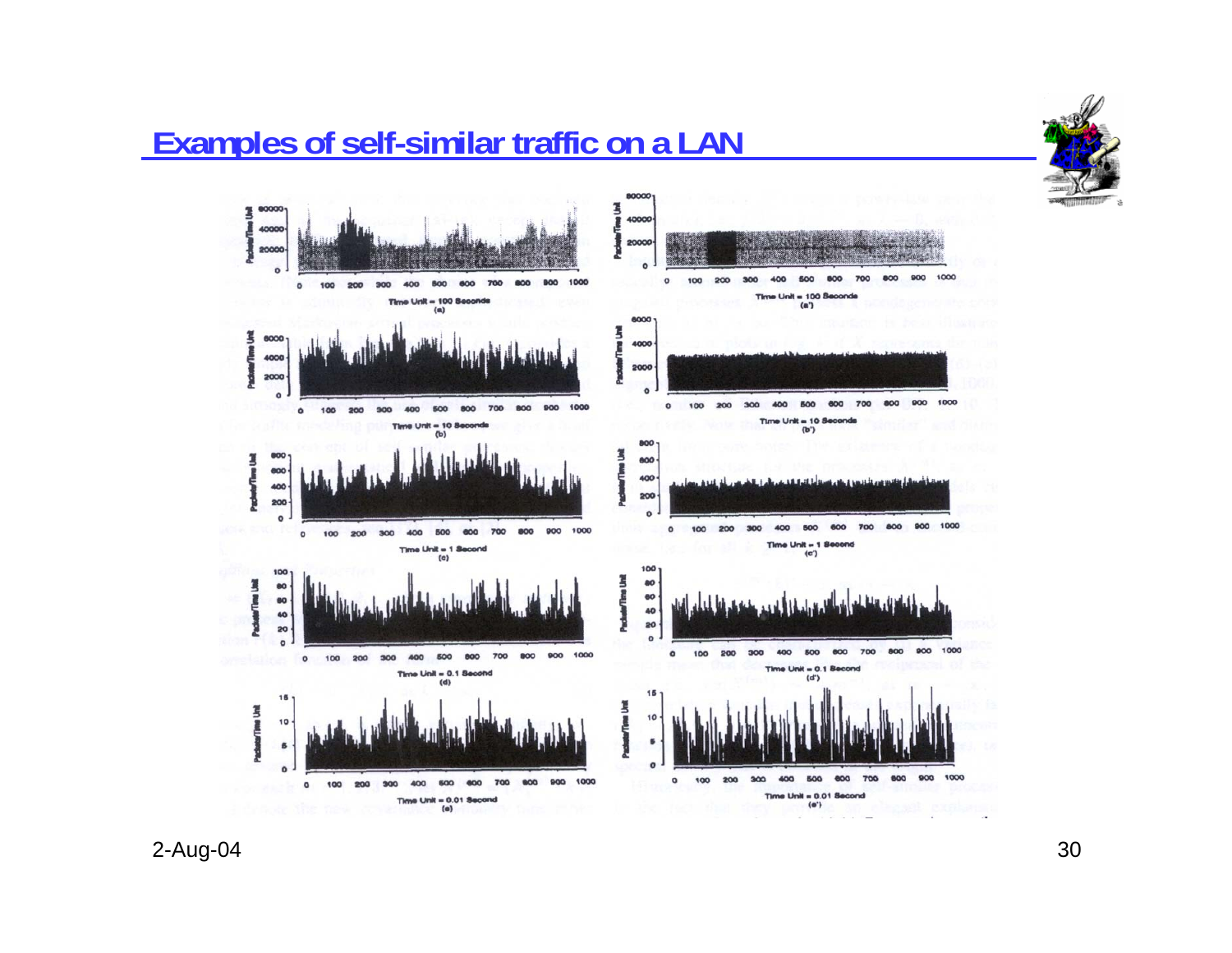

o This is a variance-time plot from the network traffic. The lower line is for  $H = 0.5$ . Apparently, the network traffic has LRD  $0.5 < H < 1$ .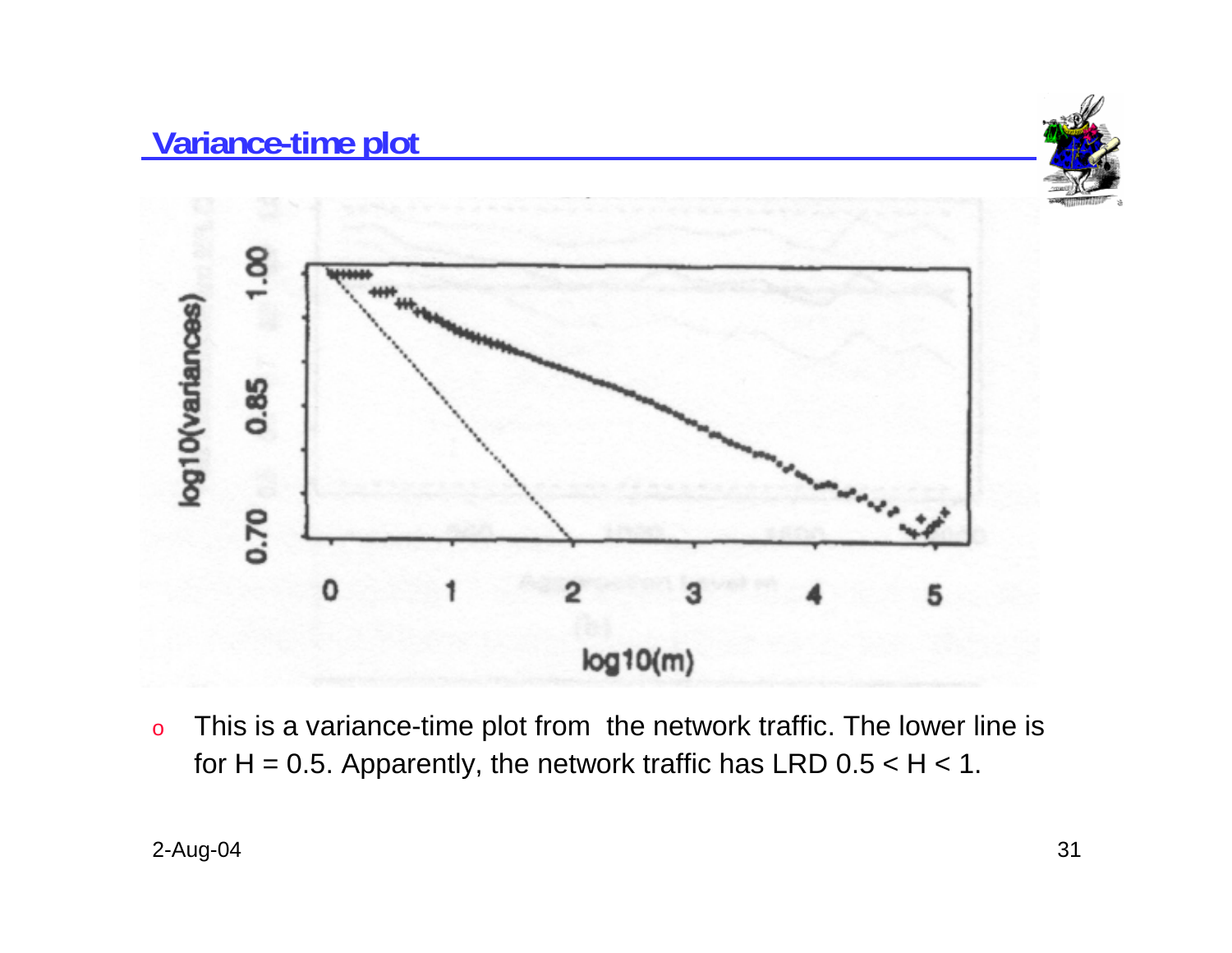

o This is a S/R (poc) plot from the network traffic. This further confirms the network traffic has LRD  $0.5 < H < 1$ .